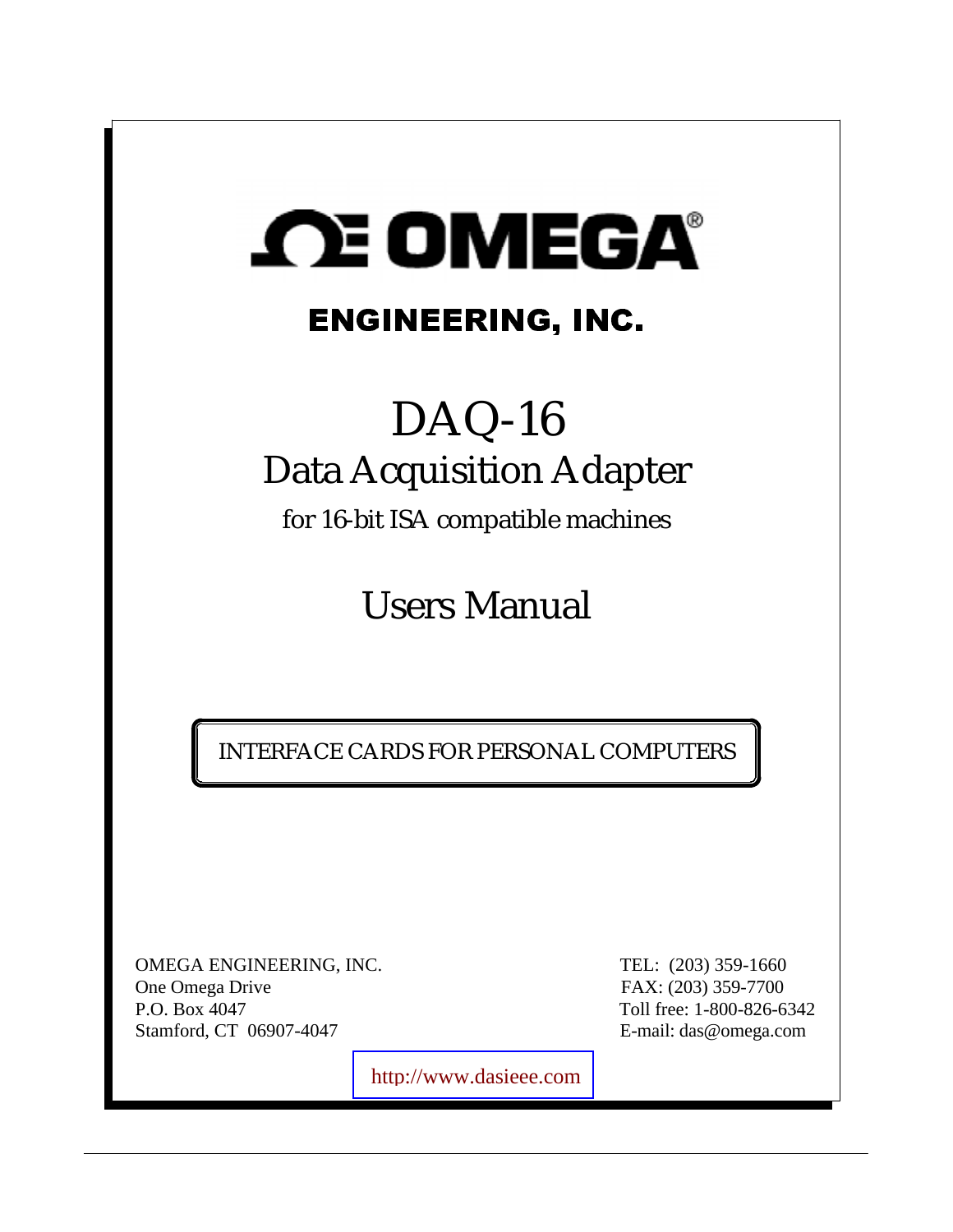# **WARRANTY/DISCLAIMER**

OMEGA ENGINEERING, INC., warrants this unit to be free of defects in materials and workmanship for a period of **13 months** from the date of purchase. OMEGA warranty adds an additional one (1) month grace period to the normal **one (1) year product warranty** to cover shipping and handling time. This ensures that OMEGA's customers receive maximum coverage on each product. If the unit should malfunction, it must be returned to the factory for evaluation. OMEGA's Customer Service Department will issue an Authorized Return (AR) number immediately upon phone or written request. Upon examination by OMEGA, if the unit is found to be defective it will be repaired or replaced at no charge. OMEGA's warranty does not apply to defects resulting from any action of the purchaser, including but not limited to mishandling, improper interfacing, operation outside design limits, improper repair or unauthorized modification. This WARRANTY is VOID if the unit shows evidence of having been tampered with or shows evidence of being damaged as a result of excessive corrosion; or current, heat, moisture or vibration; improper specification; misapplication; misuse or other operating conditions outside of OMEGA's control. Components which wear are not warranted, including but not limited to contact points, fuses and triacs.

**OMEGA is pleased to offer suggestions on the use of its various products. However, OMEGA neither assumes responsibility for any omissions or errors nor assumes liability for any damages that result from the use of its products in accordance with information provided from OMEGA, either verbal or written. OMEGA warrants only that the parts manufactured by it will be as specified and free of defects. OMEGA MAKES NO OTHER WARRANTIES OR REPRESENTATIONS OF ANY KIND WHATSOEVER, EXPRESSED OR IMPLIED, EXCEPT THAT OF TITLE, AND ALL IMPLIED WARRANTIES INCLUDING ANY WARRANTY OF MERCHANTABILITY AND FITNESS FOR A PARTICULAR PURPOSE ARE HEREBY DISCLAIMED. LIMITATION OF LIABILITY: The remedies of purchaser set forth herein are exclusive and the total liability of OMEGA with respect to this order, whether based on contract, warranty, negligence, indemnification, strict liability or otherwise, shall not exceed the purchase price of the component upon which liability is based. In no event shall OMEGA be liable for consequential, incidental or special damages.**

CONDITIONS: Equipment sold by OMEGA is not intended to be used**,** nor shall it be used: (1) as a "Basic Component" under 10 CFR 21 (NRC), used in or with any nuclear installation or activity, medical application or used on humans. Should any Product(s) be used in or with any nuclear installation or activity, medical application, used on humans or misused in any way, OMEGA assumes no responsibility as set forth in our basic WARRANTY/DISCLAIMER language, and additionally, purchaser will indemnify OMEGA and hold OMEGA harmless from any liability or damage whatsoever arising out of the use of the Product(s) in such a manner.

## **RETURN REQUESTS/INQUIRIES**

Direct all warranty and repair requests/inquiries to the OMEGA Customer Service Department. BEFORE RETURNING ANY PRODUCT(S) TO OMEGA, PURCHASER MUST OBTAIN AN AUTHORIZED RETURN (AR) NUMBER FROM OMEGA'S CUSTOMER SERVICE DEPARTMENT (IN ORDER TO AVOID PROCESSING DELAYS). THE ASSIGNED NUMBER SHOULD THEN BE MARKED ON THE OUTSIDE OF THE RETURN PACKAGE AND ON ANY CORRESPONDENCE. THE PURCHASER IS RESPONSIBLE FOR SHIPPING CHARGES, FREIGHT, INSURANCE AND PROPER PACKAGING TO PREVENT BREAKAGE IN TRANSIT.

FOR **WARRANTY** RETURNS, please have the following information available BEFORE contacting OMEGA:

- (1) P.O. Number under which the product was purchased,
- (2) Model and serial number of the product under warranty, and
- (3) Repair instructions and/or specific problems relative to the product.

FOR **NON-WARRANTY** REPAIRS, consult OMEGA for current repair charges. Have the following information available BEFORE contacting OMEGA:

- (1) P.O. Number to cover the cost of the repair,
- (2) Model and serial number of the product, and
- (3) Repair instructions relative to the product.

OMEGA's policy is to make running changes, not model changes, whenever an improvement is possible. This affords our customers the latest in technology and engineering.

OMEGA is a registered trademark of OMEGA ENGINEERING, INC. © Copyright 1999 OMEGA ENGINEERING, INC. All rights reserved. This document may not be copied, photocopied, reproduced, translated or reduced to any electronic medium or machine readable form, in whole or in part, without prior written consent of OMEGA ENGINEERING, INC.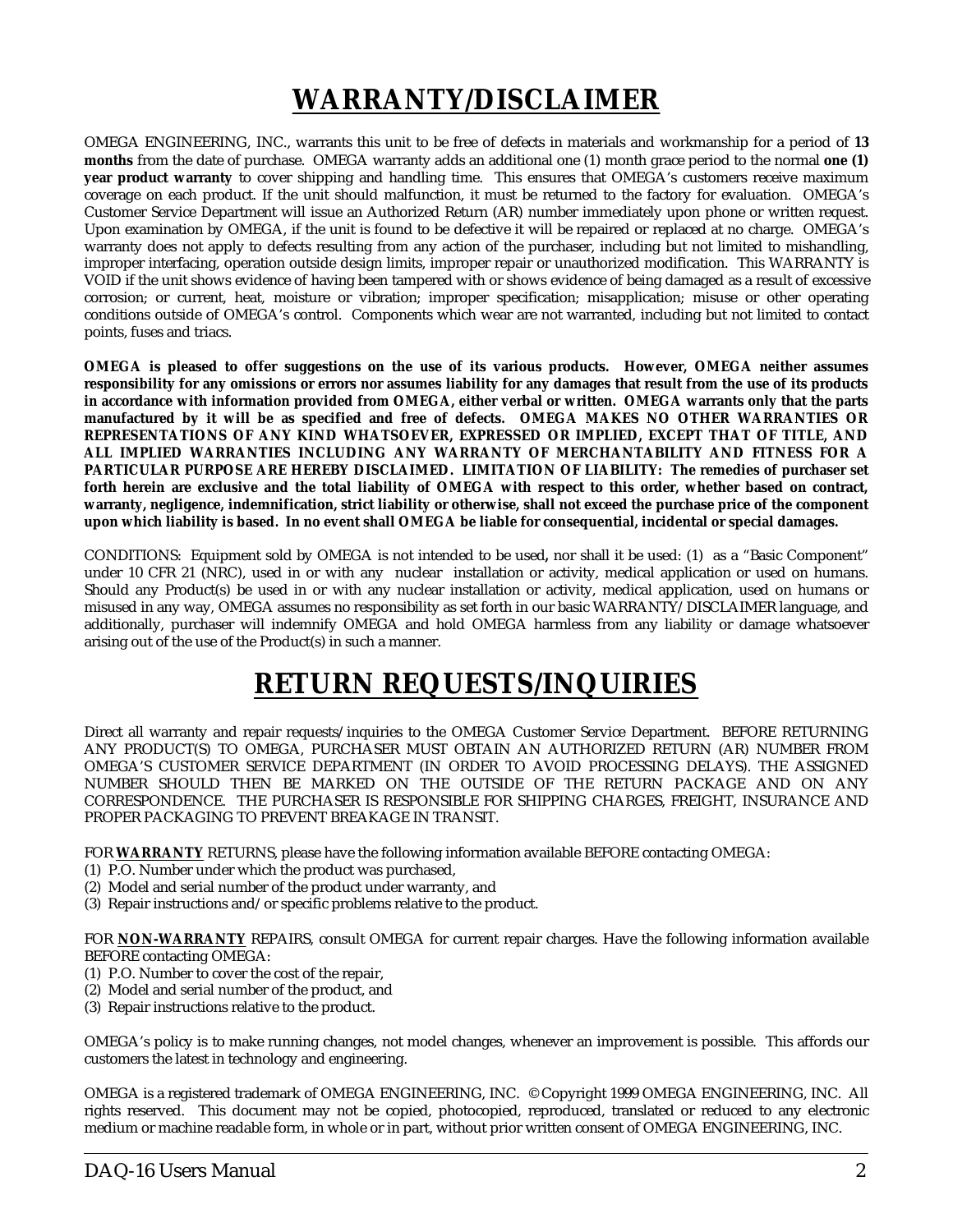### OMEGAnet<br>
© On-line Service: Internet e-mail:<br>
http://www.omega.com<br>
info@omega.com [http://www.omega.com](http://www.omega.com/)

### **Servicing North America:**

| USA:<br>ISO 9001 Certified | One Omega Drive, Box 4047<br>Stamford, CT 06907-0047         | E-mail: info@omega.com |
|----------------------------|--------------------------------------------------------------|------------------------|
|                            | Tel: (203) 359-1660                                          | FAX: (203) 359-7700    |
| Canada:                    | 976 Bergar<br>Laval (Quebec) H7L 5A1                         | E-mail: info@omega.com |
|                            | Tel: (514) 856-6928                                          | FAX: (514) 856-6886    |
|                            | For immediate technical or application assistance:           |                        |
| <b>USA and Canada:</b>     | Sales Service: 1-800-826-6342 / 1-800-TC-OMEGA <sup>SM</sup> |                        |

| <b>USA and Canada:</b> | Sales Service: 1-800-826-6342 / 1-800-TC-OMEGA <sup>374</sup>         |
|------------------------|-----------------------------------------------------------------------|
|                        | Customer Service: 1-800-622-2378/1-800-622-BEST <sup>SM</sup>         |
|                        | Engineering Service: $1-800-872-9436 / 1-800$ -USA-WHEN <sup>SM</sup> |
|                        | TELEX: 996404 EASYLINK: 62968934 CABLE: OMEGA                         |
|                        |                                                                       |

| Mexico and Latin America: Tel: (001) 800-826-6342 |                                | FAX: (001) 203-359-7807   |
|---------------------------------------------------|--------------------------------|---------------------------|
|                                                   | En Espanol: (001) 203-359-7803 | E-mail: espanol@omega.com |

#### **Servicing Europe**:

| <b>Benelux:</b>        | Postbus 8034, 1180 LA Amstelveen, The Netherlands<br>Tel: (31) 20 6418405<br>Toll Free in Benelux: 0800 0993344<br>E-mail: nl@omega.com |                         |
|------------------------|-----------------------------------------------------------------------------------------------------------------------------------------|-------------------------|
| <b>Czech Republic:</b> | ul.Rude armady 1868, 733 01 Karvina-Hraniee                                                                                             |                         |
|                        | Tel: 42 (69) 6311899                                                                                                                    | FAX: 42 (69) 6311114    |
|                        | Toll Free: 0800-1-66342                                                                                                                 | E-mail: czech@omega.com |
| <b>France:</b>         | 9, rue Denis Papin, 78190 Trappes                                                                                                       |                         |
|                        | Tel: (33) 130-621-400                                                                                                                   |                         |
|                        | Toll Free in France: 0800-4-06342                                                                                                       |                         |
|                        | E-mail: france@omega.com                                                                                                                |                         |
| Germany/Austria:       | Daimlerstrasse 26, D-75392 Deckenpfronn, Germany                                                                                        |                         |
|                        | Tel: 49 (07056) 3017                                                                                                                    |                         |
|                        | Toll Free in Germany: 0130 11 21 66                                                                                                     |                         |
|                        | E-mail: germany@omega.com                                                                                                               |                         |
|                        |                                                                                                                                         |                         |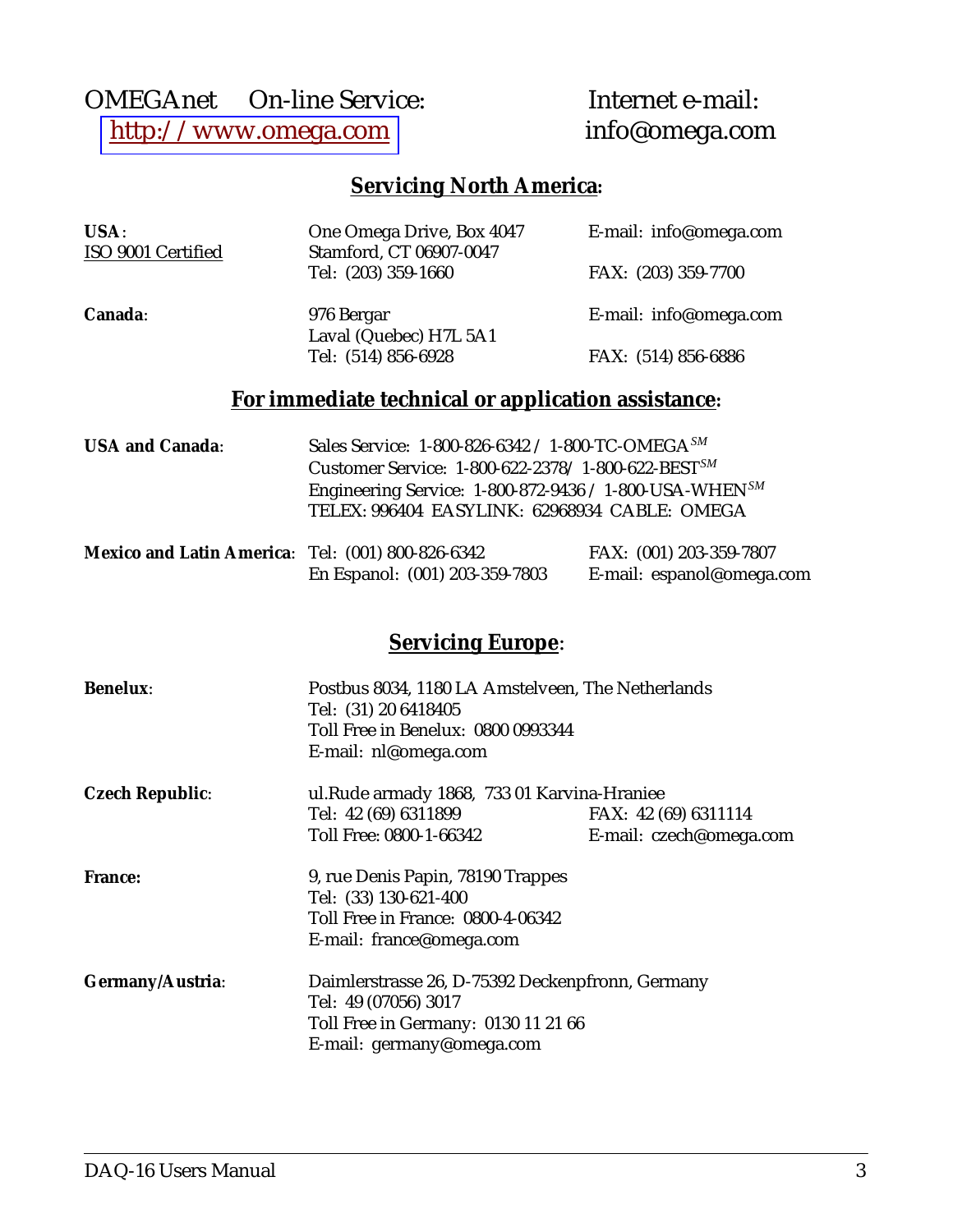**United Kingdom**: One Omega Drive, River Bend Technology Drive ISO 9002 Certified Northbank, Irlam, Manchester M44 5EX, England Tel: 44 (161) 777-6611 FAX: 44 (161) 777-6622 Toll Free in England: 0800-488-488 E-mail: info@omega.co.uk

It is the policy of OMEGA to comply with all worldwide safety and EMC/EMI regulations that apply. OMEGA is constantly pursuing certification of it's products to the European New Approach Directives. OMEGA will add the CE mark to every appropriate device upon certification.

The information contained in this document is believed to be correct but OMEGA Engineering, Inc. accepts no liability for any errors it contains, and reserves the right to alter specifications without notice. **WARNING**: These products are not designed for use in, and should not be used for, patient connected applications.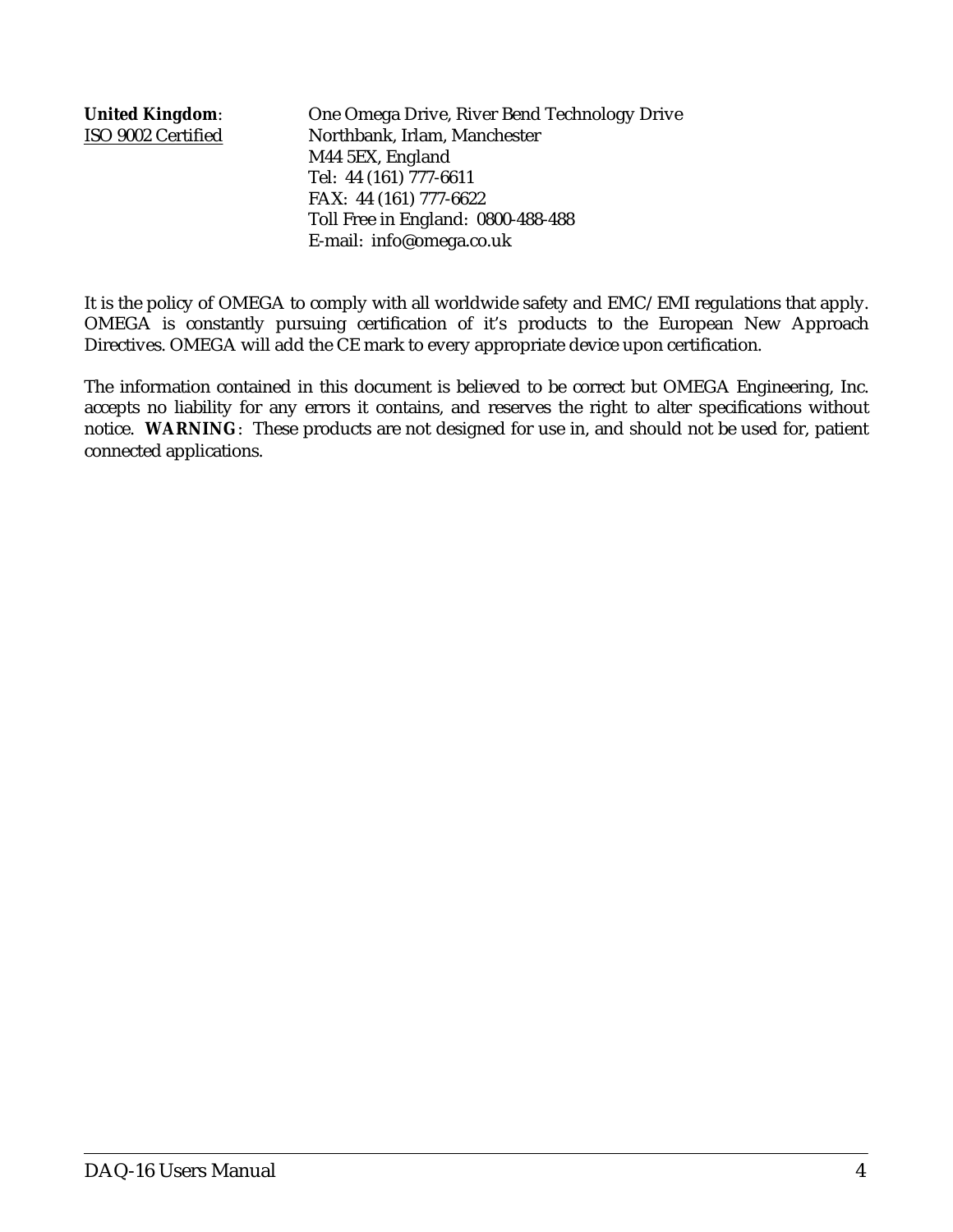# CE Declaration of Conformity

| <b>Manufacturer's Name:</b>                                 | Omega Engineering Inc.                                                                                 |  |
|-------------------------------------------------------------|--------------------------------------------------------------------------------------------------------|--|
| <b>Manufacturer's Address:</b>                              | <b>One Omega Drive</b><br>Stamford, CT 06907-0047                                                      |  |
| <b>Application of Council Directive:</b>                    | 89/336/EEC                                                                                             |  |
| <b>Standards to which</b><br><b>Conformity is Declared:</b> | * EN50081-2<br>(EN55022, EN60555-2, EN60555-3)<br>$*$ EN50082-1<br>(IEC 801-2, IEC 801-3, & IEC 801-4) |  |
| <b>Type of Equipment:</b>                                   | <b>Information Technology Equipment</b>                                                                |  |
| <b>Equipment Class:</b>                                     | Light Industrial Equipment                                                                             |  |
| <b>Product Name:</b>                                        | <b>ISA Data Acquisition Card</b>                                                                       |  |
| <b>Model Number:</b>                                        | $DAQ-16$                                                                                               |  |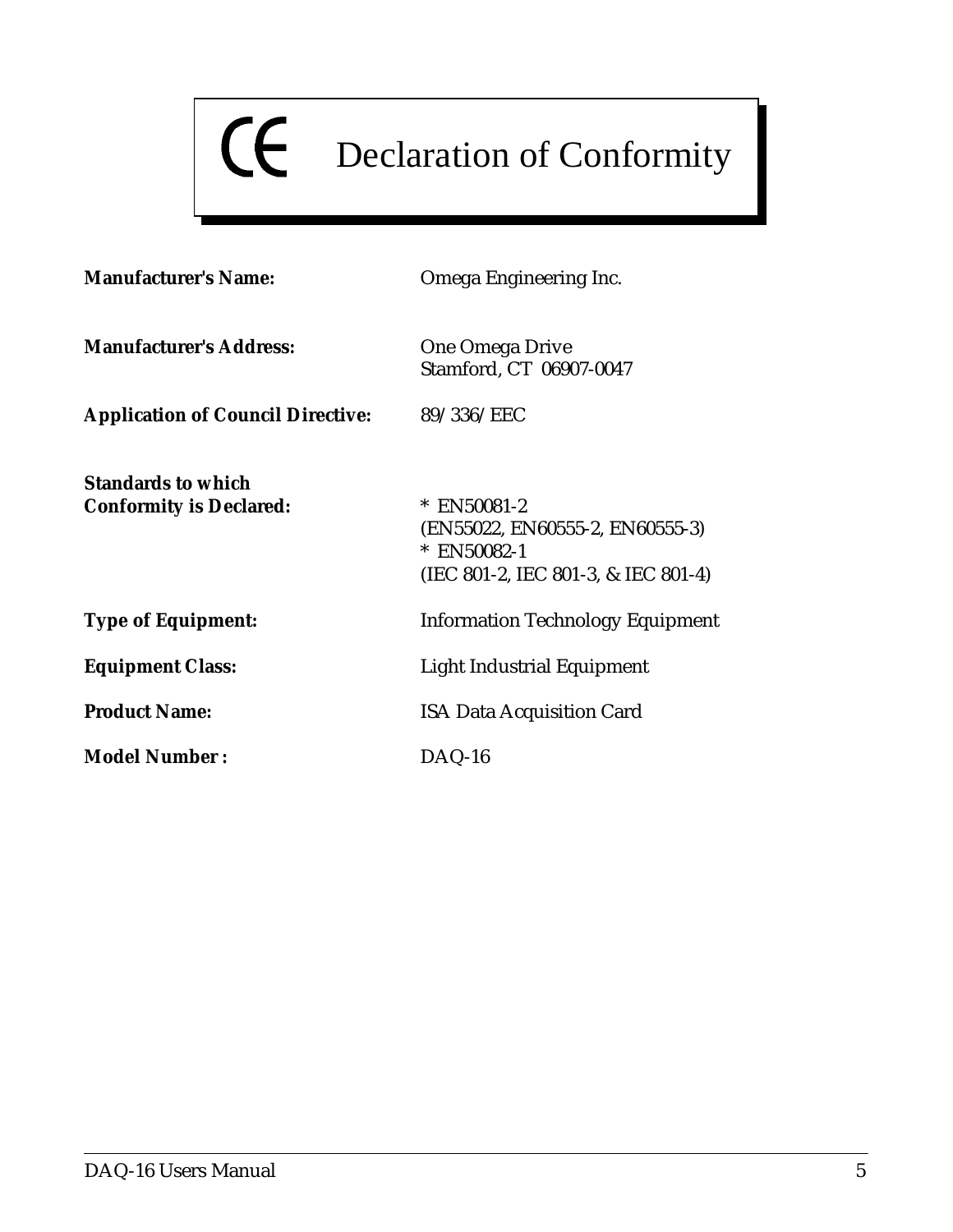# **Table of Contents**

| 1. Introduction                                                        |  |
|------------------------------------------------------------------------|--|
|                                                                        |  |
| 2. Circuit Board Description and Configuration<br>$\overline{\bullet}$ |  |
|                                                                        |  |
|                                                                        |  |
|                                                                        |  |
|                                                                        |  |
|                                                                        |  |
|                                                                        |  |
|                                                                        |  |
|                                                                        |  |
|                                                                        |  |
|                                                                        |  |
|                                                                        |  |
| <b>3. External Connections</b>                                         |  |
|                                                                        |  |
| 4. Register Description and Programming Material of 25                 |  |
|                                                                        |  |
|                                                                        |  |
|                                                                        |  |
|                                                                        |  |
|                                                                        |  |
|                                                                        |  |
|                                                                        |  |
|                                                                        |  |
| 4.2 Programming the 8254 Counter/Timer  28                             |  |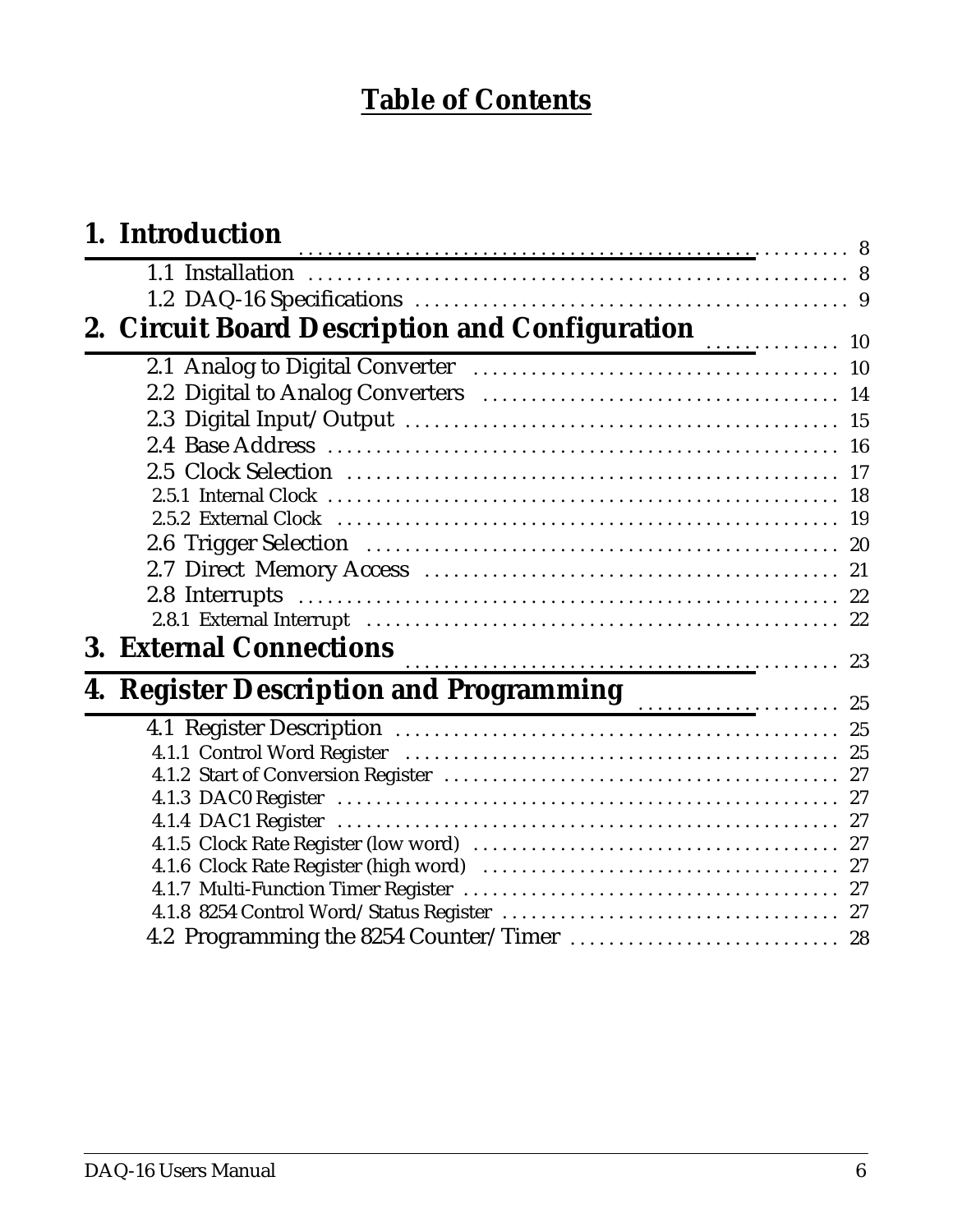# List of Figures and Tables

| Figure 2-1.       |  |
|-------------------|--|
| Figure 2-2.       |  |
| Figure 2-3.       |  |
| Figure 2-4.       |  |
| Figure 2-5.       |  |
| Figure 2-6.       |  |
| Figure 2-7.       |  |
| Figure 2-8.       |  |
| Figure 2-9.       |  |
|                   |  |
|                   |  |
| Figure 3-1.       |  |
| <b>Table 2-1.</b> |  |
| Table 2-2.        |  |
| Table 2-3.        |  |
| Table 4-1.        |  |
|                   |  |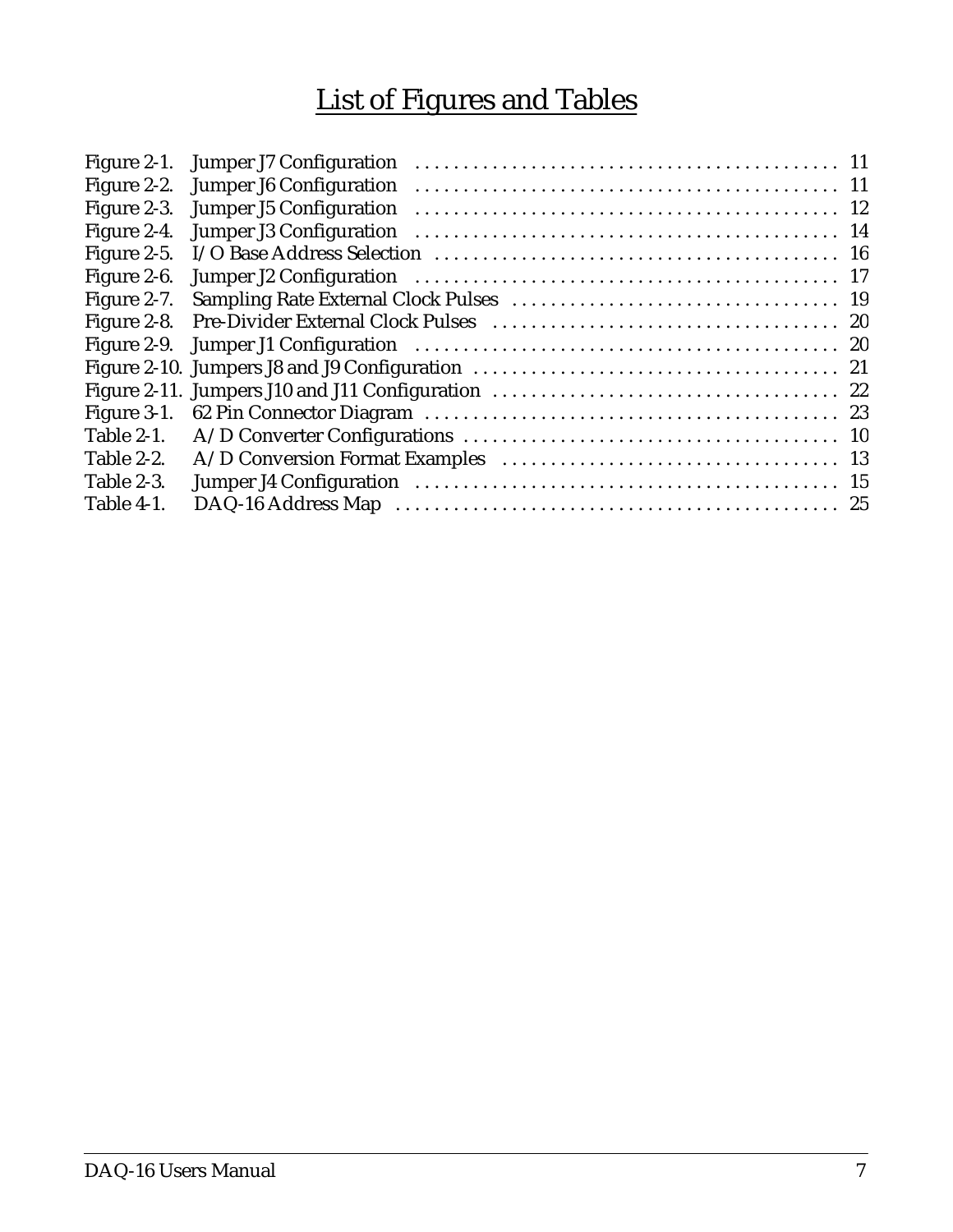# <span id="page-7-0"></span>**1. Introduction**

The DAQ-16 is a high speed data acquisition adapter for IBM AT compatible machines offering eight differential analog input channels with 16-bit resolution, two analog output channels with 12-bit resolution and four digital input/output lines. Other features of the DAQ-16 include:

#### Analog to Digital Converter

- $\blacklozenge$ 100 KHz maximum sampling rate
- $\overline{a}$ Bipolar input ranges of  $\pm 2.5$ ,  $\pm 5$ , and  $\pm 10$  volts
- $\overline{a}$ Unipolar input ranges of 0 to  $+2.5$ , 0 to  $+5$  and 0 to  $+10$  volts
- $\blacklozenge$ Selectable gain of 1, 10, and 100
- $\overline{a}$ Two DMA channels for continuous acquisition
- $\blacklozenge$ Internal or external clock and trigger

#### Digital to Analog Converters

- $\overline{a}$ Two independent analog output channels
- $\blacklozenge$ Output ranges of 0 to  $+5$  volts and  $\pm 5$  volts
- $\blacklozenge$ Internal or external voltage reference

#### Other Features

- $\overline{a}$ Interrupt on one of four sources including an external interrupt input
- $\overline{a}$ High density D-62 connector for reduced noise

#### **1.1 Installation**

- 1. Configure the DAQ-16 utilizing the instructions in Chapter 2: Circuit Board Description and Configuration.
- 2. Ensure that power is not applied to the computer system.
- 3. Remove the cover according to the instructions provided by the system manufacturer.
- 4. Insert the DAC-16 into any vacant ISA expansion slot. The board is secured to the slot by installing the Option Retaining Bracket (ORB) screw.
- 5. Replace the system cover per manufacturer instructions.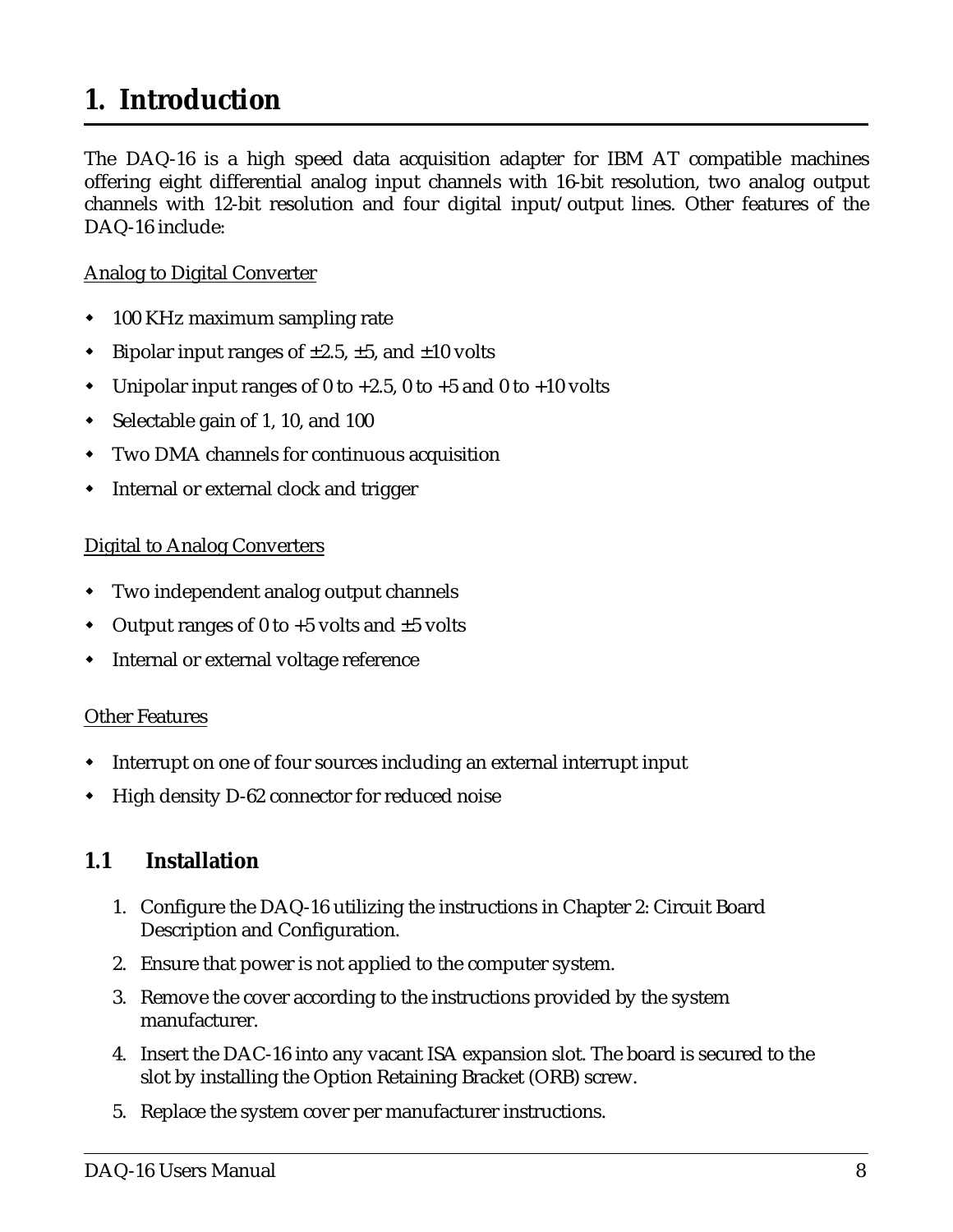# **1.2 DAQ-16 Specifications**

| Bus Interface:                 | ISA 16-bit                                        |
|--------------------------------|---------------------------------------------------|
| $\parallel$ I/O Address Range: | $10000H - FFFFH$                                  |
| Interrupt Levels:              | $ {\rm IRQ}$ 2, 3, 4. 5, 6, 7, 10, 11, 12, 14, 15 |
| DMA Levels:                    | DRQ 5, 6, 7                                       |
|                                | DACK 5, 6, 7                                      |

| Power Requirements: |           |          |
|---------------------|-----------|----------|
| <b>Power Supply</b> | I(t)      | I(ms)    |
| -5 volts            |           |          |
| $+5$ volts          | 1069.0 mA | 1204.9mA |
| -12 volts           |           |          |
| $+12$ volts         | 374.9 mA  | 491.4mA  |

I(t) = Typical Current / I(ms) = Maximum Statisical Current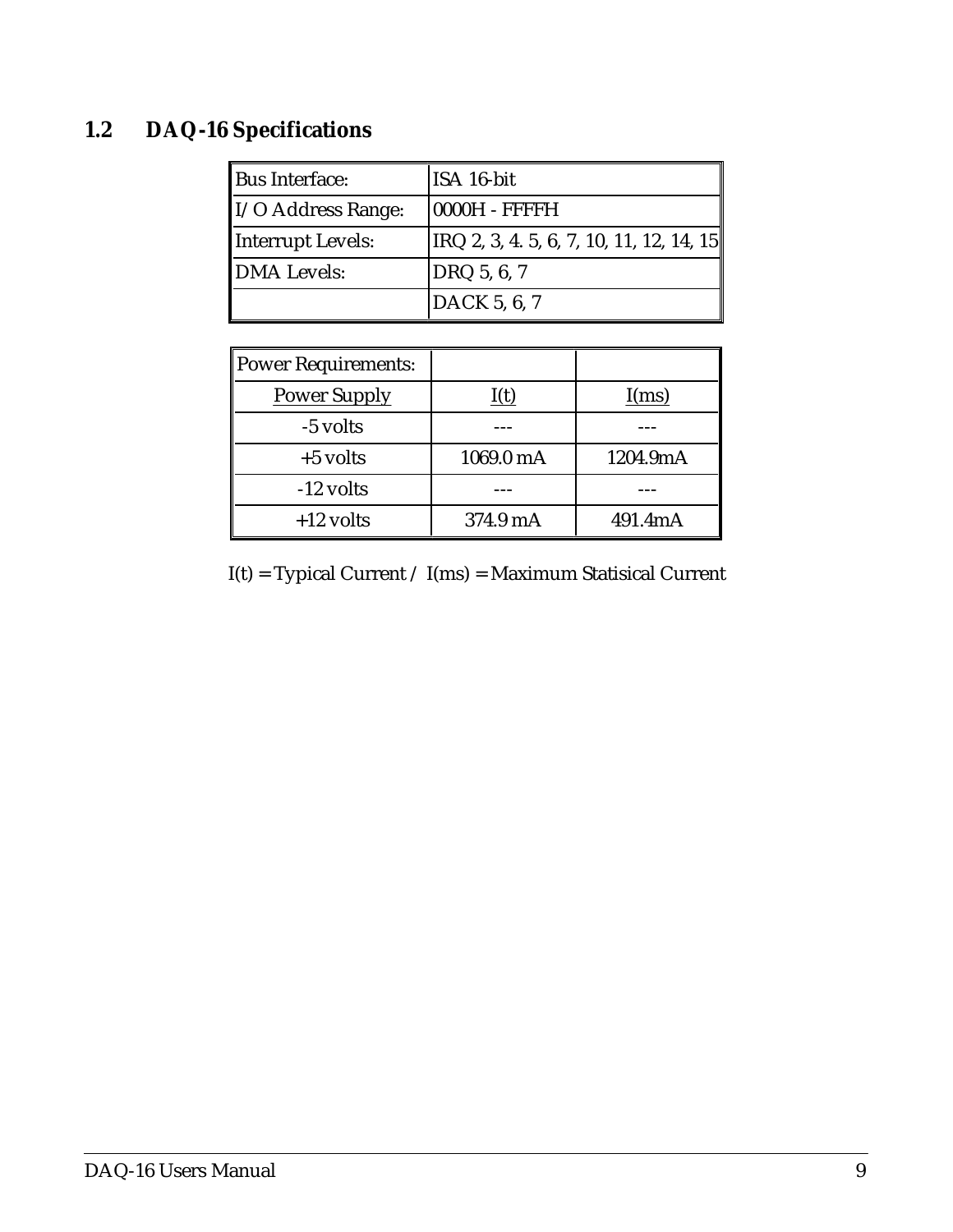# <span id="page-9-0"></span>**2. Circuit Board Description and Configuration**

The base address of the DAQ-16 is selected using switches SW1 and SW2. The operating mode of the DAQ-16 is controlled by jumpers J1 through J7, while DMA and interrupt selections are set with jumpers J8 through J11. Connections to external equipment are made through the high density 62-pin connector CN1.

#### **2.1 Analog to Digital Converter**

The analog to digital  $(A/D)$  section of the DAQ-16 accepts up to 8 differential inputs from the D-62 connector. These inputs pass through a dual 8-to-1 multiplexer circuit which selects the channel to be converted. The selected input is then amplified and presented to the A/D converter to be digitized. The digital output of the  $A/D$  is latched into a buffer to be read by the computer. The multiplexer circuit selects one of the 8 differential channels to be input to the A/D converter. The channel is software selected through the DAQ-16's control word register. The typical characteristics of the multiplexer circuit are:

- input resistance: 1.5 Kohm
- switching time: 0.5 us
- settling time: 3.5 us

The amplifier stage of the  $A/D$  converter circuit performs two functions: (1) amplifies low level input signals and (2) converts this input signal into a voltage range acceptable to the A/D converter. The amplifier circuit is controlled by jumpers J6 and J7. Table 2-1 below shows the recommended jumper settings for various input voltage ranges, (\* indicates factory settings).

| <b>Maximum Input Voltage</b> | <b>Amplifier</b> | J7       | A/D Range       | J6          |
|------------------------------|------------------|----------|-----------------|-------------|
| Unipolar / Bipolar           |                  |          |                 |             |
| $+10/\pm 10$                 | 1                | $3 - 4*$ | 10v             | $2-3, 5-6*$ |
| $+5/\pm 5$                   |                  | $3-4$    | 5v              | $1-2, 4-5$  |
| $+2.5/\pm 2.5$               | 1                | $3-4$    | 2.5v            | $2-3, 4-5$  |
| $+1/+1$                      | 10               | $2 - 4$  | 10 <sub>v</sub> | $2-3, 5-6$  |
| $+0.5/\pm0.5$                | 10               | $2 - 4$  | 5v              | $1-2, 4-5$  |
| $+0.25/\pm0.25$              | 10               | $2 - 4$  | 2.5v            | $2-3, 4-5$  |
| $+0.1/\pm.1$                 | 100              | $1-3$    | 10 <sub>v</sub> | $2-3, 5-6$  |
| $+0.05/\pm0.05$              | 100              | $1 - 3$  | 5v              | $1-2, 4-5$  |
| $+0.025/\pm0.025$            | 100              | $1-3$    | 2.5v            | $2-3, 4-5$  |

Table 2-1. A/D Converter Configurations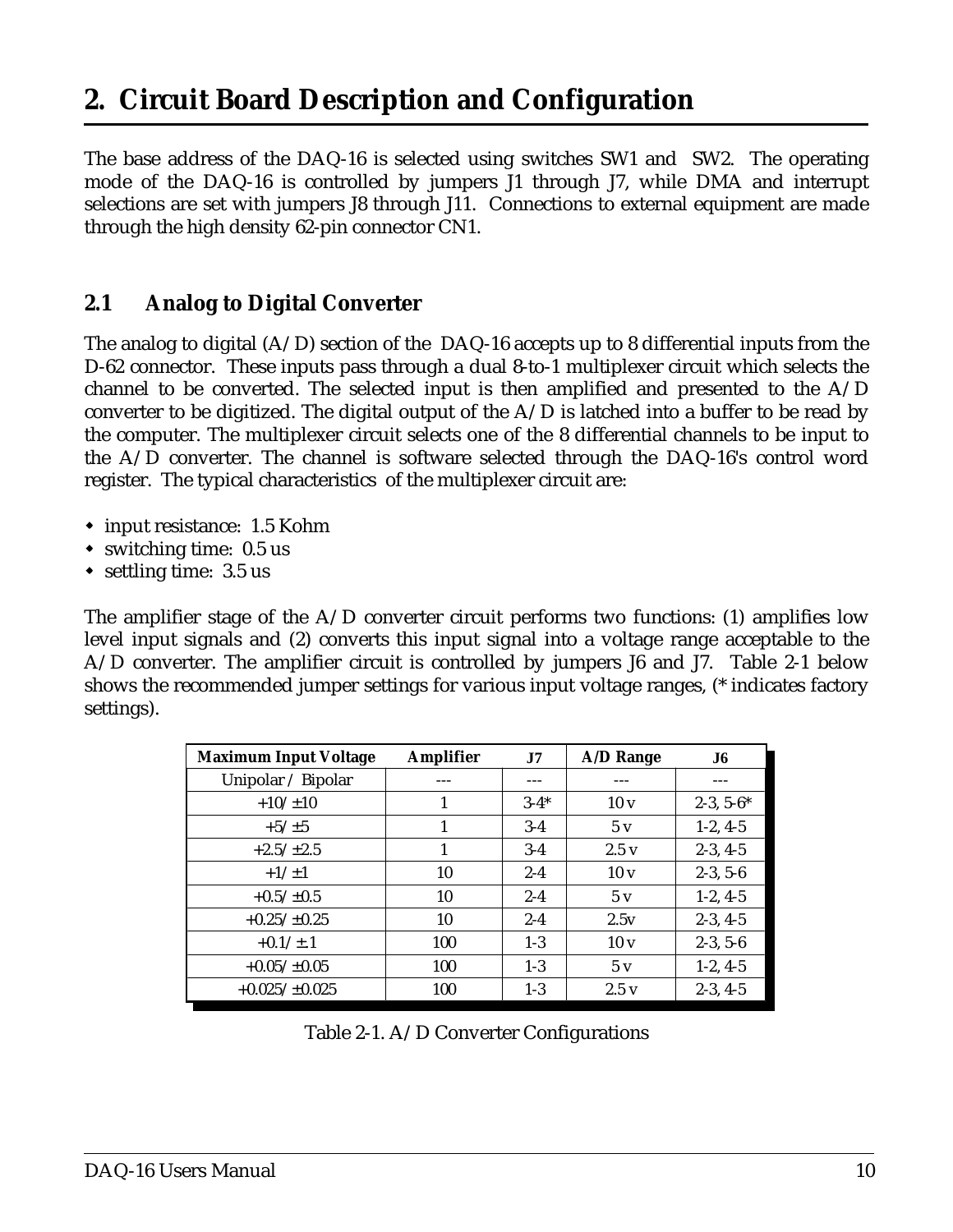



Figure 2-1. Jumper J7 Configuration



Figure 2-2. Jumper J6 Configuration

WARNING: These settings are only suggestions, it is the user's responsibility to guarantee that the maximum input voltage multiplied by the gain setting selected by jumper J7 does not exceed the A/D voltage range set by jumper J6.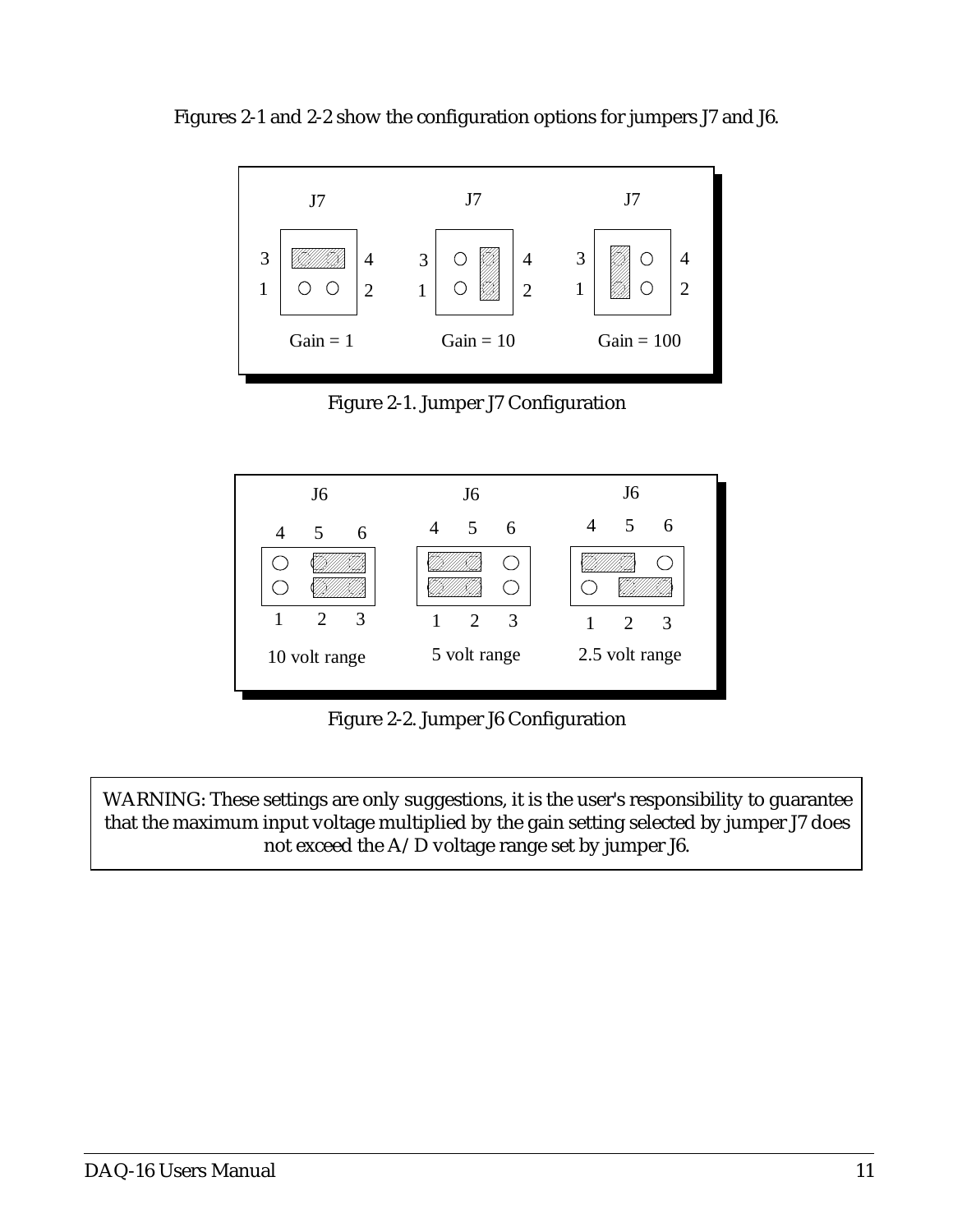The final stage of the  $A/D$  converter circuit is the  $A/D$  converter IC. The converter must be configured for unipolar or bipolar input voltages and for binary or 2's complement data conversion. These options are selected using jumper J5 as shown in Figure 2-3 below.



Figure 2-3. Jumper J5 Configuration

To simplify the following discussions, a new variable, Vmax, is introduced. Vmax is defined as the maximum input voltage amplitude and is equal to the A/D range selected by jumper J6 divided by the amplifier gain defined by jumper J7. In equation form:

$$
Nmax = \begin{cases} A/D range \\ \text{mm. gain} \end{cases}
$$

When configured for unipolar operation, the input voltage may range from 0 volts (analog ground) to Vmax volts as defined above. When configured for bipolar operation, the input voltage may range from -Vmax volts to +Vmax volts.

The digital "code" generated for any specific voltage is dependent upon the operating mode: unipolar or bipolar; and the data conversion format: binary or 2's complement. Binary conversion will result in unsigned integers ranging from 0 to 65,535, while 2's complement conversion will produce signed integers ranging from -32,768 to +32,767. Table 2-2 lists A/D conversion format examples. Unipolar entries marked "n/a" are not applicable because the voltage is outside of the unipolar voltage range.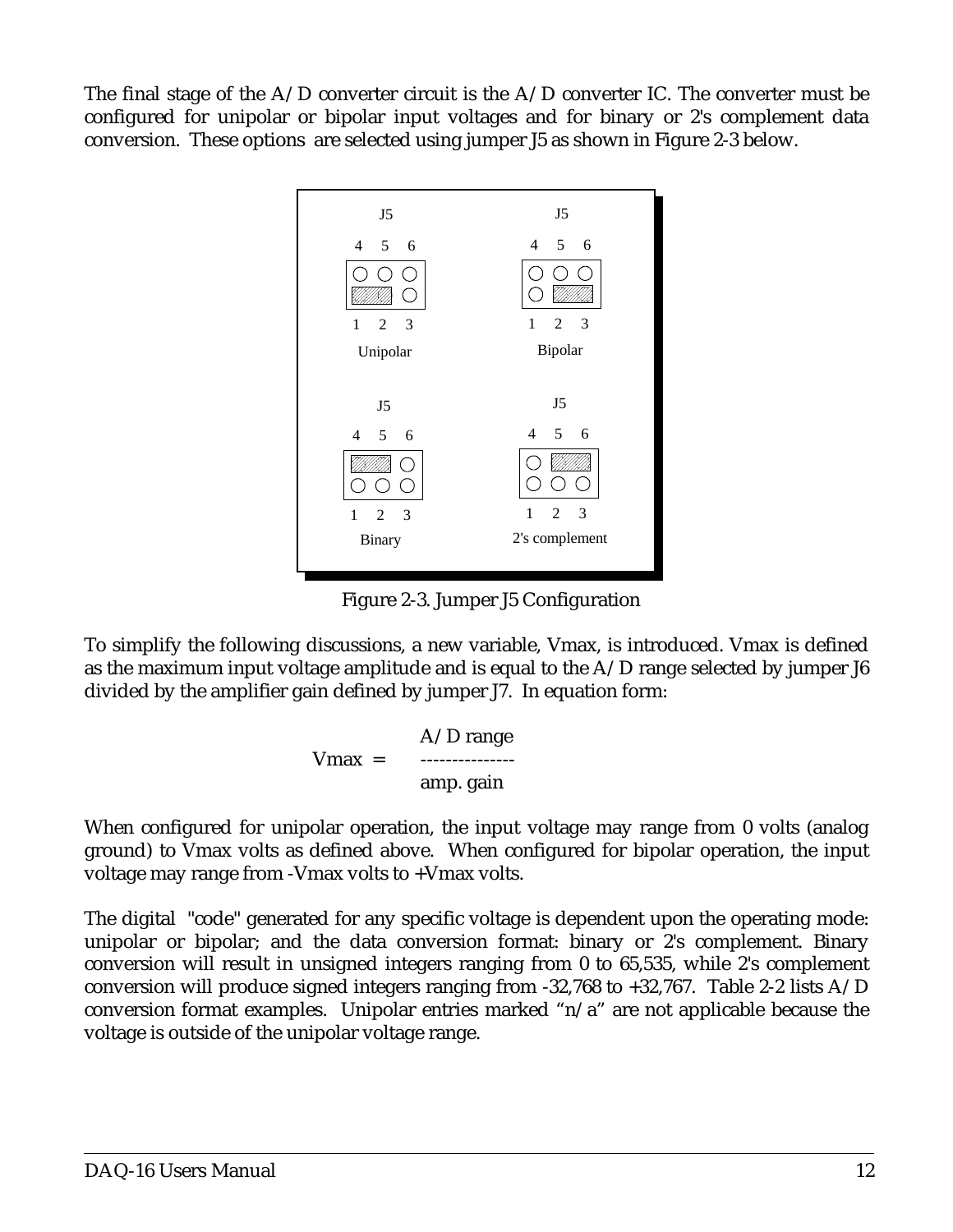| Voltage   | <b>Binary</b> | <b>Binary</b> | 2's Complement | 2's Complement |
|-----------|---------------|---------------|----------------|----------------|
|           | unipolar      | bipolar       | unipolar       | bipolar        |
| -Vmax     | n/a           |               | n/a            | $-32,768$      |
| $-Vmax/2$ | n/a           | $+16,384$     | n/a            | $-16,384$      |
|           |               | $+32,768$     | $-32,768$      |                |
| $+Vmax/2$ | $+32,768$     | $+49,152$     |                | $+16,384$      |
| $+V$ max  | $+65,535$     | $+65,535$     | $+32,767$      | $+32,767$      |

| Table 2-2. A/D Conversion Format Examples |  |
|-------------------------------------------|--|
|-------------------------------------------|--|

In order to calculate the actual input voltage from the digital "code" provided by the DAQ-16, the user must know the configuration used to acquire the data. Given this information, the input voltage can be calculated using the equations below:

Unipolar, binary

$$
input = \left[\frac{CODE}{65,536}\right] * Vmax
$$

Bipolar, binary

$$
input = \left[\frac{CODE}{65,536}\right] - \left[\frac{1}{2}\right] * 2 * Vmax
$$

Unipolar, 2's complement

$$
input = \left[\frac{CODE}{65,536}\right] + \left[\frac{1}{2}\right] * Vmax
$$

Bipolar, 2's complement

$$
input = \left[\frac{CODE}{65,536}\right] * 2 * Vmax
$$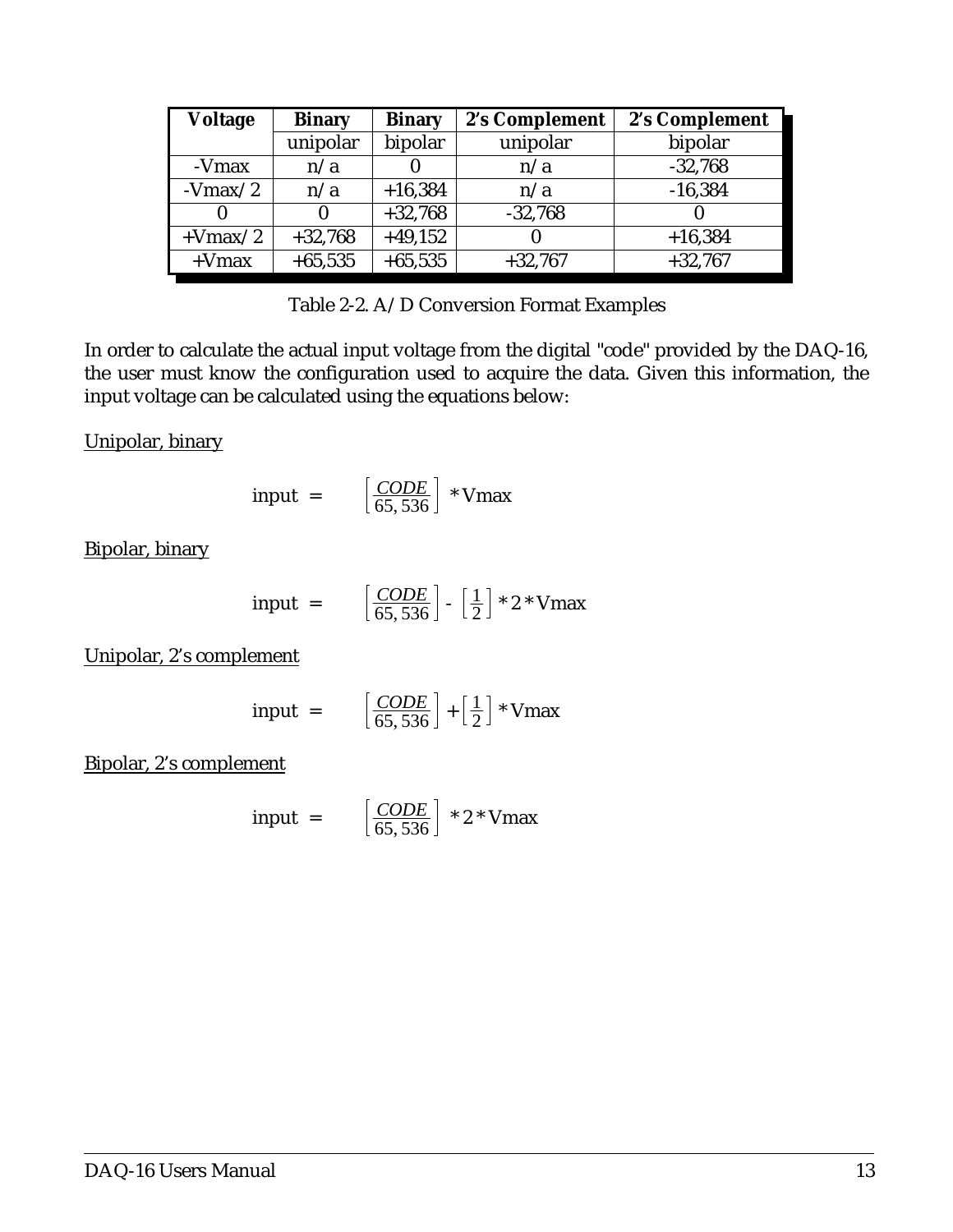#### **2.2 Digital to Analog Converters**

The digital to analog  $(D/A)$  section of the DAQ-16 consists of two independent 12-bit multiplying D/A converters, and two independent two-stage output amplifiers. Digital data, (output to the D/A converter by the CPU), is converted to an analog voltage by the D/A converter, amplified by the output amplifiers and becomes output to the 62 pin connector at CN1. The D/A converters used on the DAQ-16 are 12-bit resolution converters. Of the 16 bits written to the  $D/A$ , only the 12 least significant bits  $(D0 - D11)$  are used for the conversion. The 4 most significant bits (D12 - D15) are ignored.

The DAQ-16 implements multiplying D/A converters which makes the analog output proportional to a reference voltage applied to the D/A. Under normal circumstances, the reference voltage should be applied from the internal +5V reference source. An external reference voltage may also be supplied to the D/A. This input from the D-62 connector should not exceed 5 volts and has a typical input impedance of 7.5Kohms. The D/A reference voltage source is selected using jumper J3 as illustrated in Figure 2-4.



Figure 2-4. Jumper J3 Configuration

The D/A converter channels may also be operated in unipolar mode: 0 to +5 volts, or bipolar mode: -5 to +5 volts. The output mode is selected using jumper J4 as shown in Figure 2-5. In addition, a gain selection jumper is provided to select an output gain of 1 or 2. When using an external voltage reference, this gain can be used to amplify the D/A output for small reference voltages.

WARNING: When the internal voltage reference is used, the D/A gain MUST be set to the  $gain = 1$  position.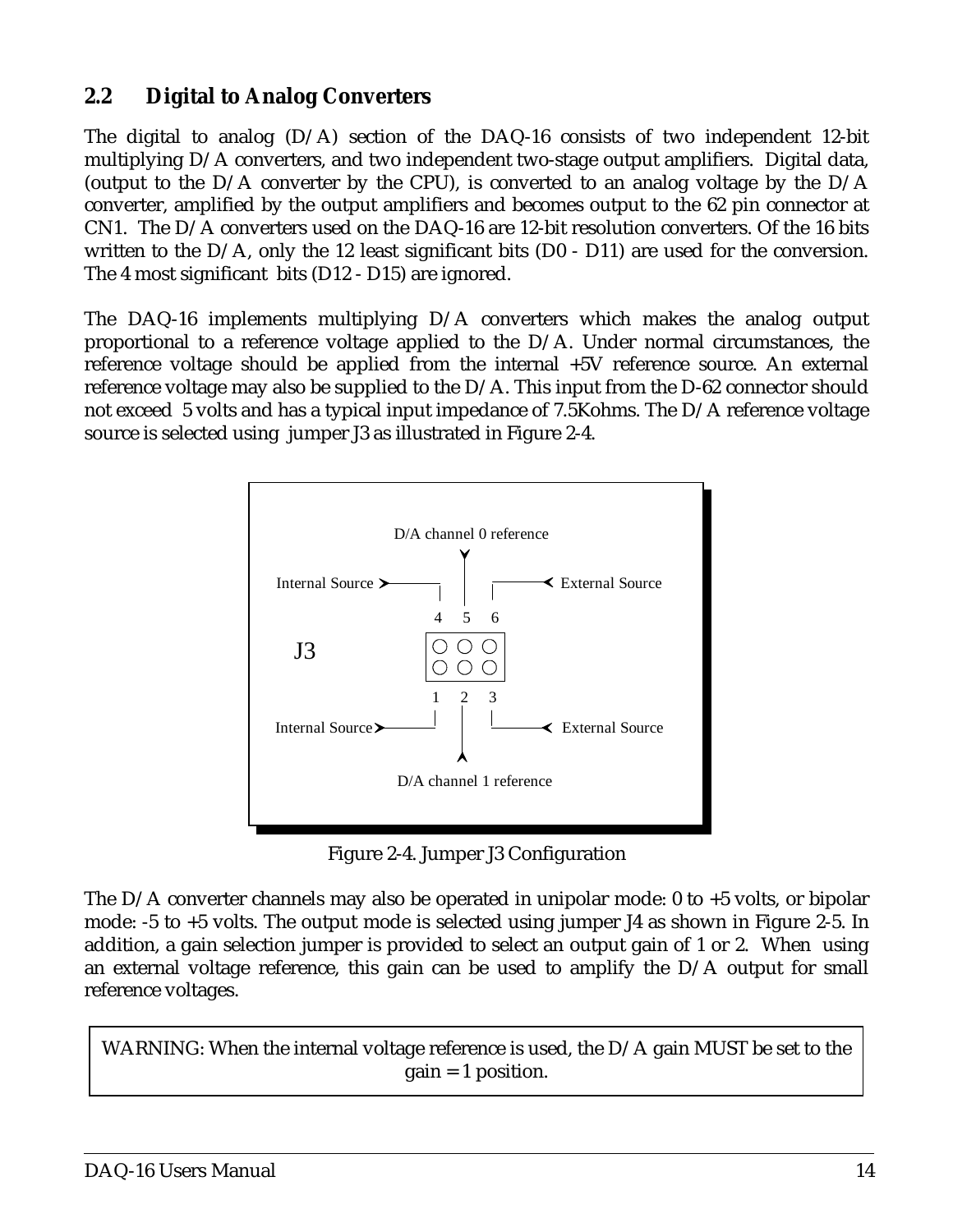

Figure 2-5. Jumper J4 Configuration

| Table 2-3 lists configuration options for jumper J4. |  |
|------------------------------------------------------|--|
|------------------------------------------------------|--|

|            | <b>Channel 0</b> | <b>Channel 1</b> |
|------------|------------------|------------------|
| Bipolar    | connect 1-5      | connect 3-7      |
| Unipolar   | open $1-5$       | open 3-7         |
| $Gain = 1$ | connect 2-6      | connect 4-8      |
| Gain = 2   | open 2-6         | open $4-8$       |

Table 2-3. Jumper J4 Configuration

When configured for unipolar operation, the output voltage can be calculated from the equation:

$$
A_{out} = V_{ref} * \left[ \frac{CODE}{4096} \right] * gain
$$

For bipolar operation, the equation becomes:

$$
A_{out} = \left[\frac{CODE}{2048}\right] \cdot 1 * V_{ref} * gain
$$

#### **2.3 Digital Input/Output**

The DAQ-16 offers four bits of digital output and four bits of digital input for control/monitoring of external digital devices. The four digital output lines are LS TTL compatible and will initialize low (0 volts) on power-up. The four digital inputs are also LS TTL compatible. There is no termination provided on the digital input lines and a read of an unused digital input will result in an indeterminate value.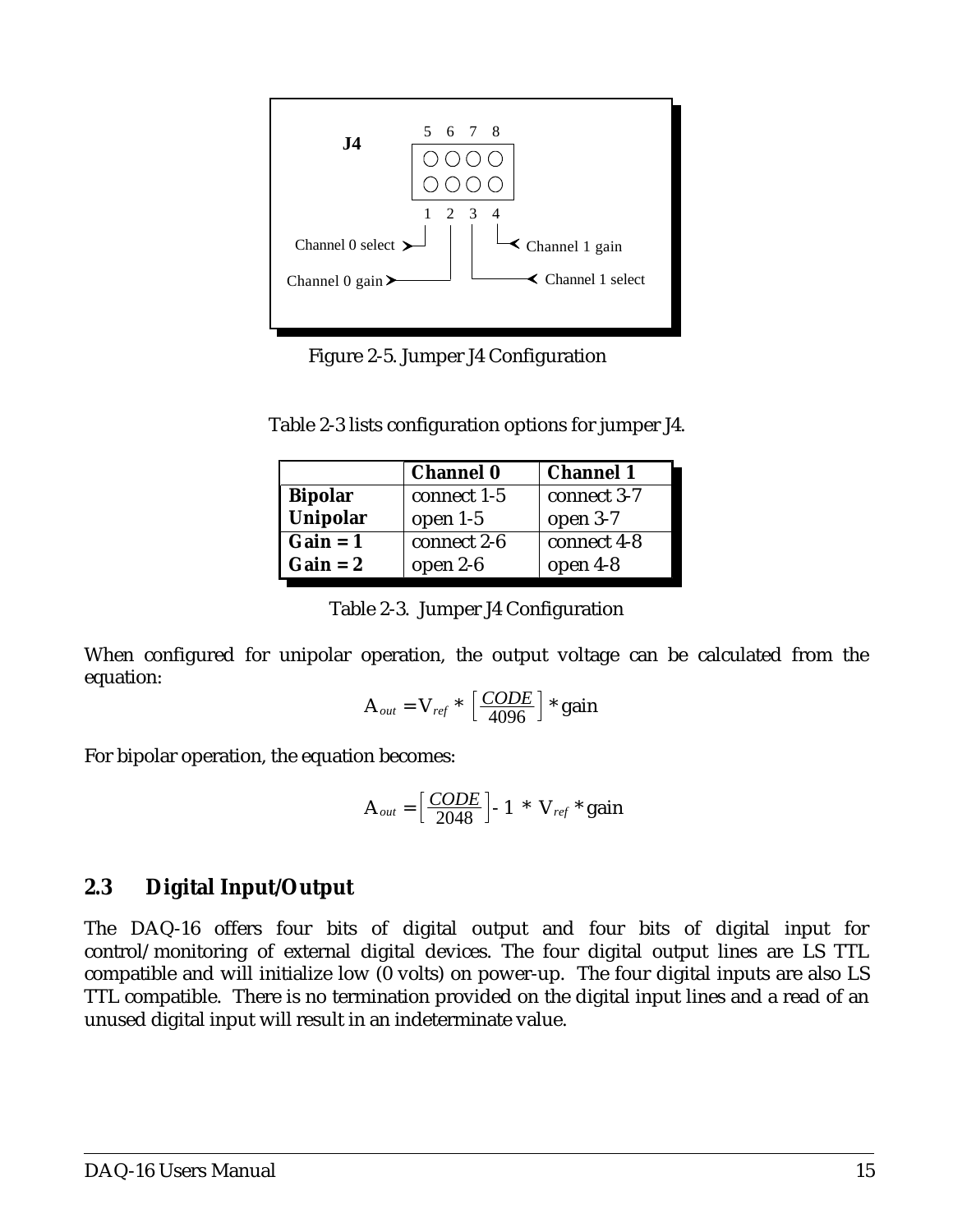#### **2.4 Base Address**

The DAQ-16 uses 16 consecutive I/O address locations in the range 0 to 0FFFFH. Two six-position switches (SW1 and SW2) are used to select the base address. SW1 controls address lines A15 - A10, and SW2 controls A9 - A4. Address lines A3 - A0 are used internally by the DAQ-16 to select which register to access.

When selecting a base address for the DAQ-16, an address selection switch in the "OFF" position corresponds to an address bit of "1" while a switch in the "ON" position corresponds to an address bit of "0". The base address of the DAQ-16 must be set on a 16 byte boundary, meaning A3 - A0 are "0". The address of the DAQ-16 as shipped from the factory is 0300H. This setting and other examples are shown in the Figure 2-5.



Figure 2-5. I/O Base Address Selection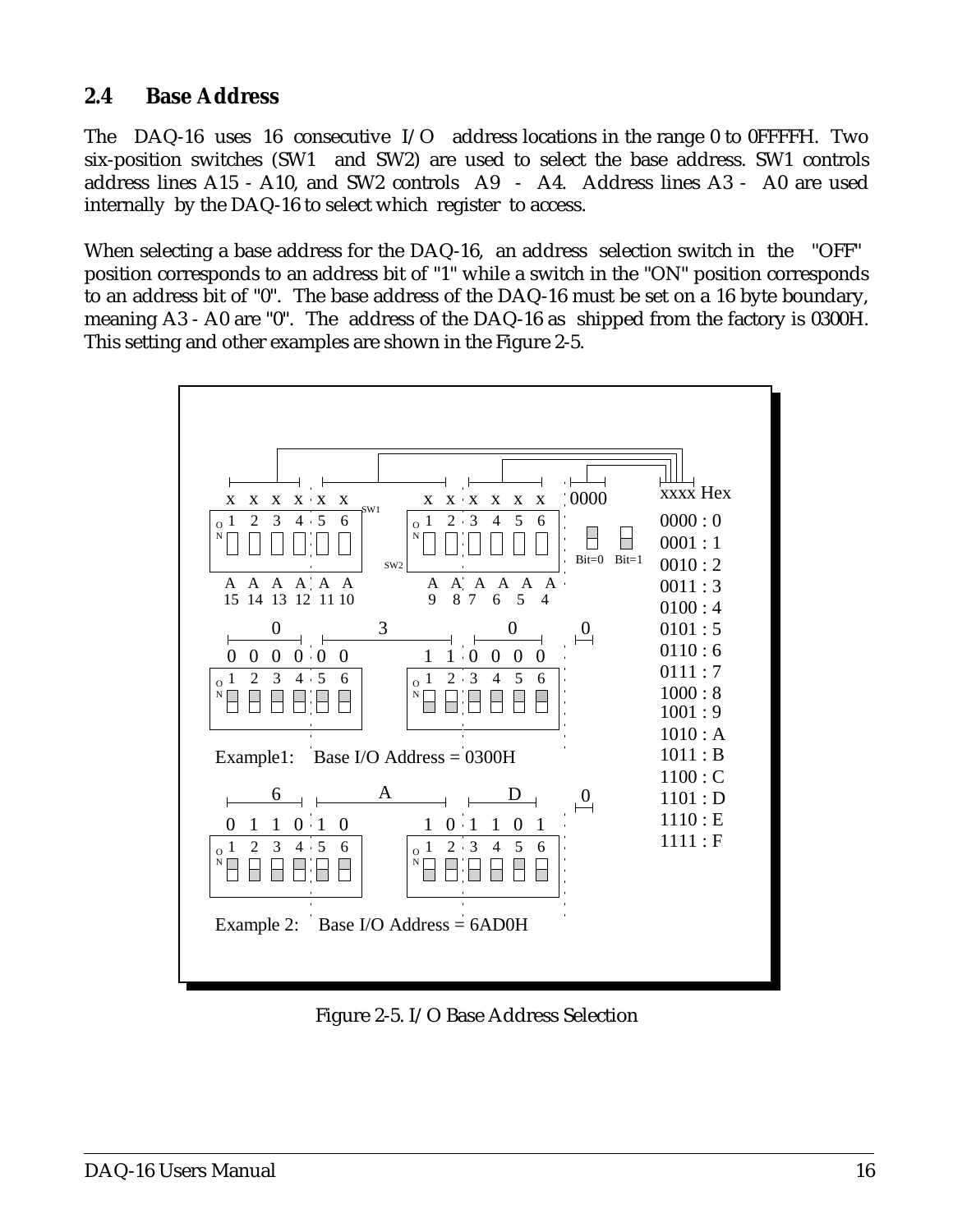#### **2.5 Clock Selection**

The DAQ-16 is equipped with a programmable clock circuit to produce data sampling rates independent from the clock rate of the host computer. An onboard 8254 programmable interval timer, with a 10 MHz clock input and either two or three cascaded 16-bit timers, provides the sampling rate. This enables the sampling rate to be adjusted from 10 us between samples to almost a year between samples, in as small as 100ns increments.

The DAQ-16's sampling rate can also be generated from an external clock input. This external clock can be connected directly to the A/D converter or through a 16-bit pre-divider, the multi-function timer. Samples are taken on the low to high transition of the clock.

WARNING: For the DAQ-16, the maximum data sampling rate is 10 us. This restricts clock frequency to a maximum of 100 KHz. Sampling rates in excess of 100 KHz may result in erratic operation and unpredictable results.

The clock source, internal or external clock, is software selectable through the DAQ-16's control word register. The configuration of the clock source itself is controlled by jumper block J2 as shown in Figure 2-6, (\* indicates factory default).



Figure 2-6. Jumper J2 Configuration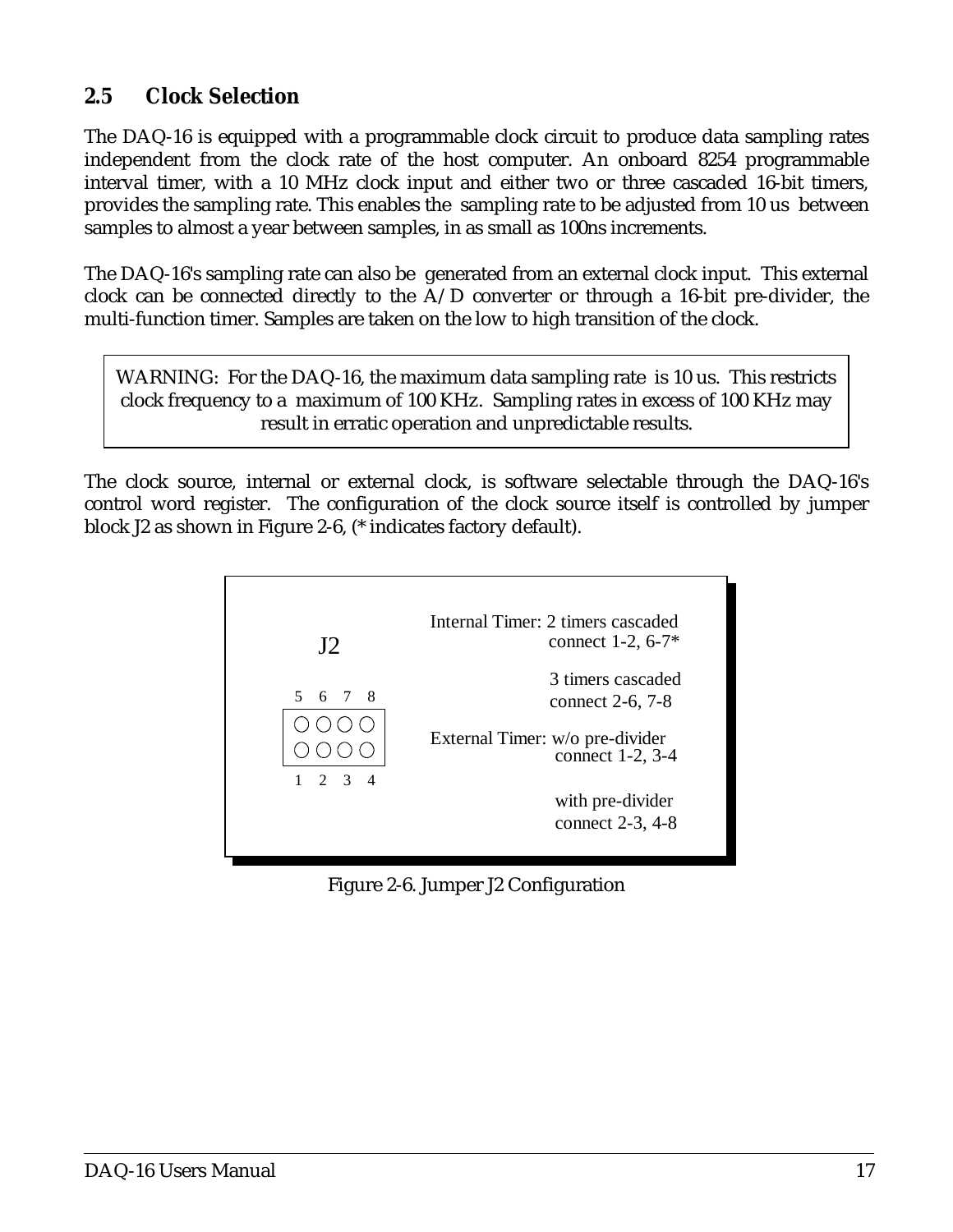#### **2.5.1 Internal Clock**

Sampling rates for the internal clock can be calculated using the following equation:

 $t = 100$ ns  $*$  [N1 $*$ N2] or  $f = 10MHz / [N1*N2]$ 

where N1 is the low 16-bits of the clock divider and N2 is the high 16-bits of the clock divider. The following criteria must be met when selecting values for N1 and N2:

$$
\begin{array}{c} 2 \leq \mathrm{N1} \leq 65,535 \\ 2 \leq \mathrm{N2} \leq 65,535 \\ \mathrm{N1} * \mathrm{N2} \geq 100 \end{array}
$$

Using the equations above, the minimum and maximum data sampling rates for the internal clock can be calculated.

| Maximum sampling rate:                                                                | <b>Minimum Sampling Rate:</b>                                                                                          |
|---------------------------------------------------------------------------------------|------------------------------------------------------------------------------------------------------------------------|
| $N1 = 2, N2 = 50$                                                                     | $N1 = 65535, N2 = 65535$                                                                                               |
| $t = 100 \times 10^{-9}$ * [(2)*(50)]<br>$t = 100 \times 10^{-9*} 100$<br>$t = 10$ us | $t = 100 \times 10^{-9*} [(65535)^*(65535)]$<br>$t = 100 \times 10^{-9}$ [4.295 x 10 <sup>9</sup> ]<br>$t = 429.5$ sec |
| $f = 10 \times 10^6 / [(2)^*(50)]$<br>$f = 10 \times 10^6 / 100$<br>$f = 100$ Khz     | $f = 10 \times 10^{6} / [(65535)^*(65535)]$<br>$f = 10 \times 10^6 / [4.295 \times 10^9]$<br>$f = 2.328$ mHz           |

If extremely slow data sampling rates are needed, the third 8254 timer, the multi-function timer, can be cascaded with the other two to produce a 48-bit clock divider. The sampling rates are then calculated as follows:

> $t = 100$ ns \* [N1\*N2\*N3] or  $f = 10MHz / [N1*N2*N3]$

where N1 is the low 16-bits of the clock divider, N2 is the intermediate 16-bits of the clock divider, and N3 is the high 16-bits of the divider. The following criteria must be met when selecting values for N1, N2, and N3:

> $2 < N1 < 65,535$  $2 \le N2 \le 65,535$  $2 \leq N3 \leq 65,535$  $N1 * N2 * N3 \ge 100$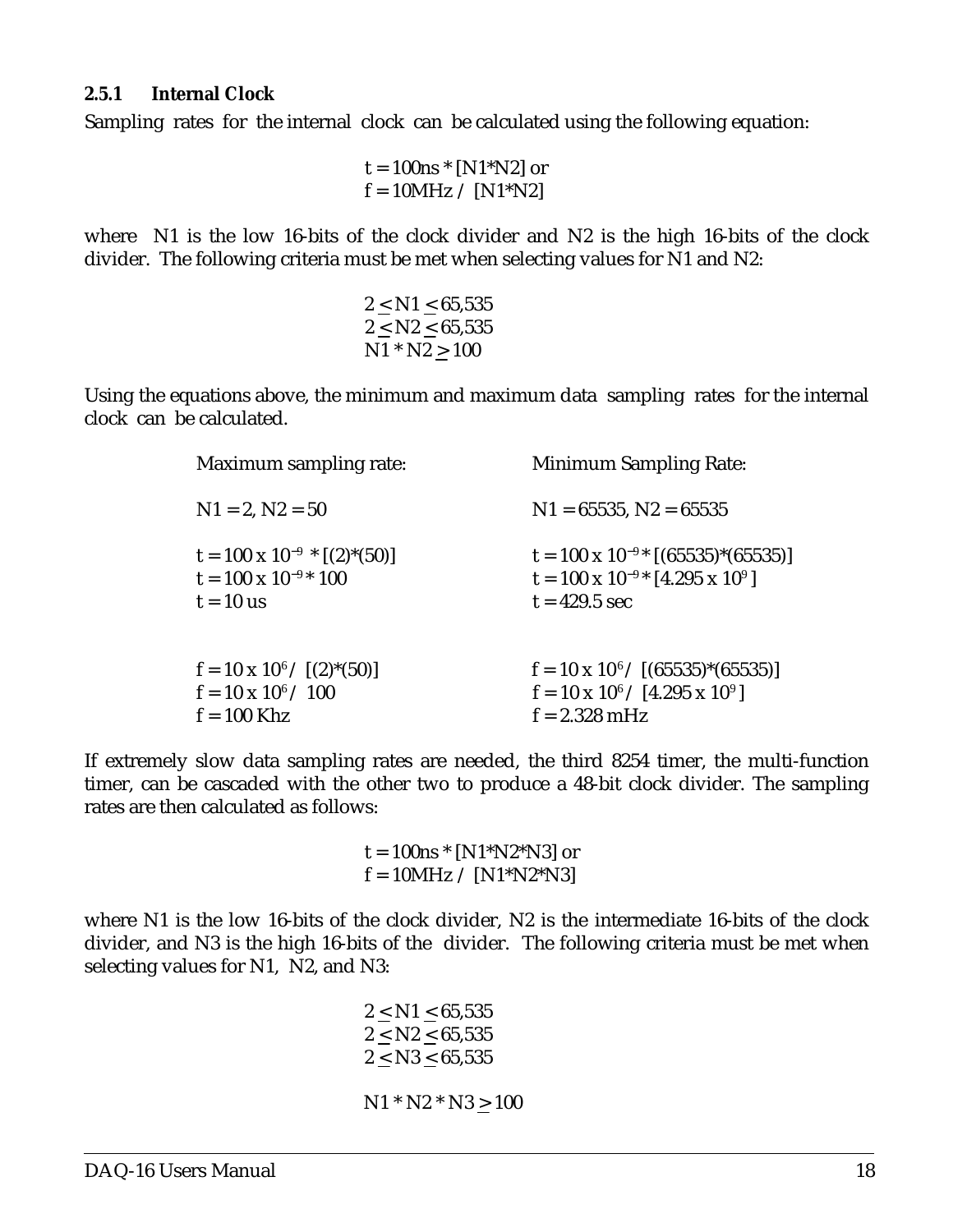When configured for a 48-bit divider, the first sampling period will be slightly longer than the others because the first clock period is required to load the initial value of the multi-function timer. The following equation calculates the additional time of the first period:

 $t_{add} = 100$ ns \* [N1 \* N2]

To minimize the amount of additional time required for the first sample, select clock dividers such that N1 and N2 are as small as possible and N3 is as large as possible. Using the equations above, the minimum and maximum data sampling rates and the amount of additional time required for the first sample can be calculated.

| Maximum sampling rate:                                                                                                                 | Minimum sampling rate:                                                                                                                                                                      |
|----------------------------------------------------------------------------------------------------------------------------------------|---------------------------------------------------------------------------------------------------------------------------------------------------------------------------------------------|
| $N1 = 2$ , $N2 = 2$ , $N3 = 25$                                                                                                        | $N1 = 65535$ , $N2 = 65535$ , $N3 = 65535$                                                                                                                                                  |
| $t = 100 \times 10^{-9}$ $[(2)^*(2)^*(25)]$<br>$t = 100 \times 10^{-9*} 100$<br>$t = 10$ us<br>$f = 10 \times 10^6 / [(2)^*(2)^*(25)]$ | $t = 100 \times 10^{-9*}$ [(65535)*(65535)*(65535)]<br>$t = 100 \times 10^{-9}$ [2.815 x 10 <sup>14</sup> ]<br>$t = 28.146 \times 10^6$ sec<br>$t = 325$ days, 18 hours, 23 minutes, 29 sec |
| $f = 10 \times 10^6 / 100$<br>$f = 100$ Khz                                                                                            | $f = 10 \times 10^6 / [(65535)^*(65535)^*(65535)]$<br>$f = 10 \times 10^6 / [2.815 \times 10^{14}]$<br>$f = 35.529$ nHz                                                                     |
| $t_{add} = 100 \times 10^{-9}$ [2 * 2]<br>$t_{add} = 100 \times 10^{-9*}$ 4<br>$t_{add}$ = 400 ns                                      | $t_{add} = 100 \times 10^{-9*} [65535 * 65535]$<br>$t_{add} = 100 \times 10^{-9*} [4.295 \times 10^9]$<br>$t_{add} = 429.5$ sec                                                             |

#### **2.5.2 External Clock**

The external clock input to the DAQ-16 is a TTL level (0 - 5 volt) signal. This input may be used to control the sampling rate directly, or it may be fed through a pre-divider (the multi-function timer) with the timer output controlling the  $A/D$  sampling rate. When used to control the sampling rate directly, the frequency of the external clock input may be varied from DC to 100 KHz as long as the width of the low and high portions of the clock are a minimum of 1 us each. The  $A/D$  conversion cycle will begin on each rising edge of the external clock input. (See Figure 2-7).



Figure 2-7. Sampling Rate External Clock Pulses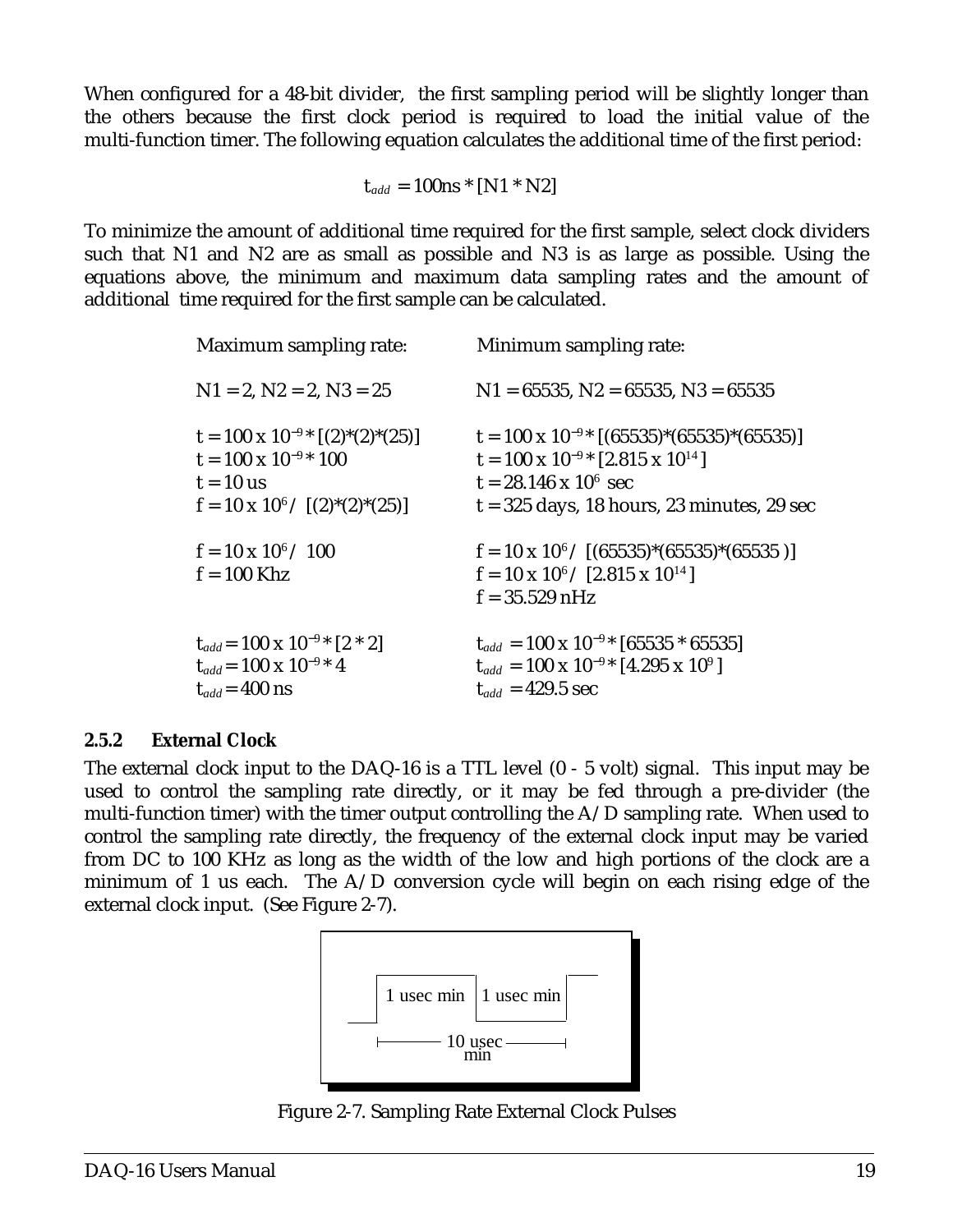When the multi-function timer is used as a pre-divider, the frequency of the external clock input may be varied from DC to 10 MHz as long as the high portion of the clock is at least 30ns and the low portion is at least 50ns. Except for the first period, the sampling rate of the DAQ-16 will be the external clock frequency divided by the count value written to the multi-function timer. Since one clock pulse is required to load the initial count value into the timer, the first sampling interval will be one clock cycle longer than the rest. The valid range of count values for the multi-function timer is  $2 <$  count  $< 65,535$  but the resulting sampling rate must be less than 100KHz to assure proper operation of the A/D converter circuitry. (See Figure 2-8).



Figure 2-8. Pre-Divider External Clock Pulses

#### **2.6 Trigger Selection**

The DAQ-16 is capable of accepting an internal software trigger or an external hardware trigger. The trigger selection and trigger level bits in the DAQ-16 control word register select the trigger source and level. Upon reset, the trigger selection and trigger level bits default to the internal software trigger. When the internal trigger is used, an output to the start-of-conversion register will trigger the DAQ-16 to begin sampling the input. For triggering off an external event, the DAQ-16 accepts a level sensitive, TTL compatible trigger input from the D-62 connector. The trigger level bit in the DAQ-16 control word register determines which TTL level is used to trigger the A/D converter to begin sampling.

When an internal clock source is used, a delay of not more than 225ns will occur between the trigger and the first data sample. When an external clock is used, the delay will be dependent on the frequency and duty cycle of the clock input. If these delays are unacceptable, the clock and trigger circuitry can be bypassed and a start of conversion pulse can be input directly into the A/D circuitry with a maximum delay of 25ns. If the user controls the start of conversion pulse directly, the sample will be taken on the low to high transition of the pulse, the pulse must have a duration of at least 10 us, and the duty cycle must be between 5 and 80 percent. Jumper J1, shown in Figure 2-9, configures start of conversion control.





Figure 2-9. Jumper J1 Configuration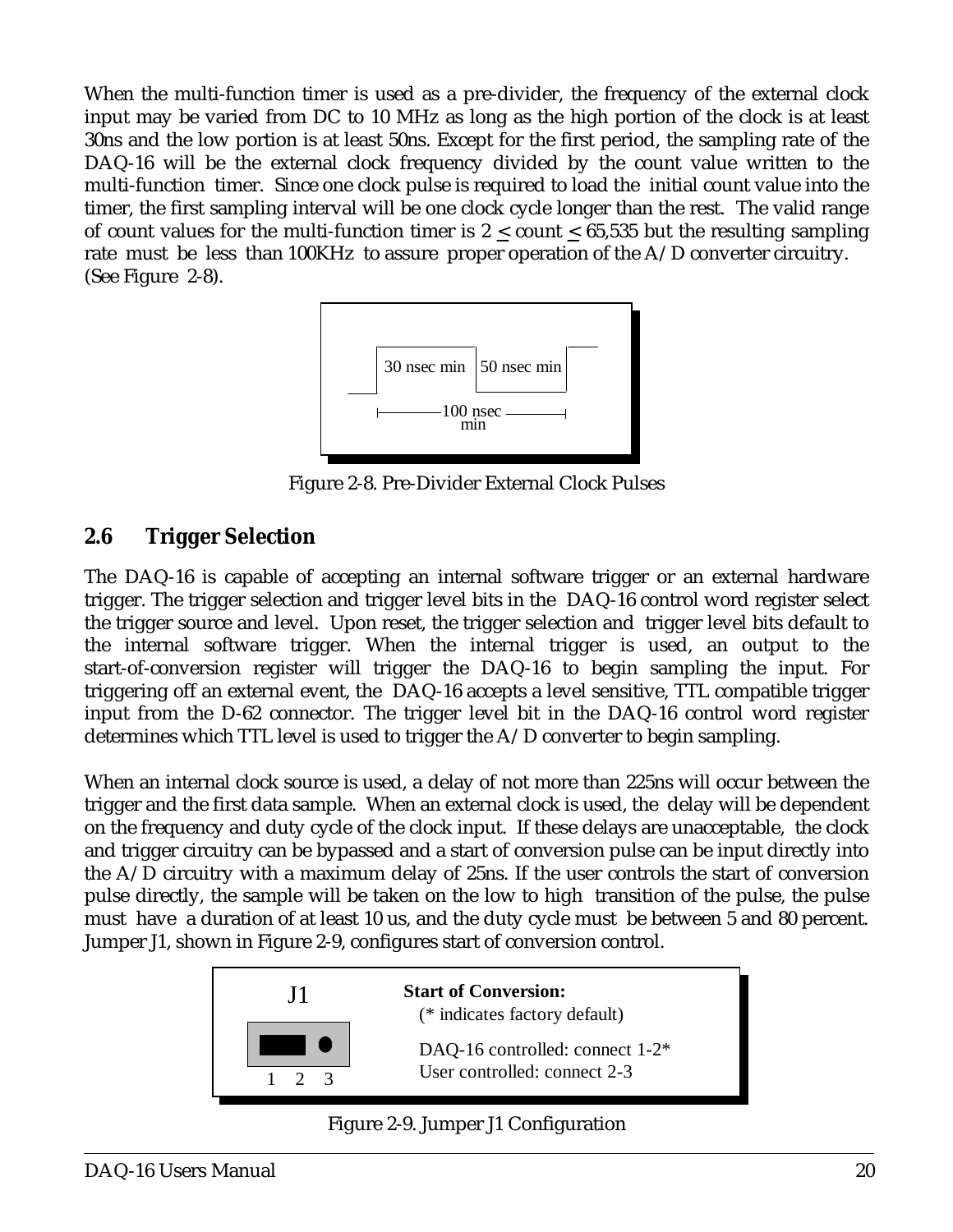#### **2.7 Direct Memory Access**

Direct Memory Access (DMA) transfers provide a way of transferring data from the DAQ-16's A/D converter into the computer's memory without using the Central Processing Unit (CPU). DMA capability enables other system software to be executed while data is being input from the DAQ-16.

The DAQ-16 actually implements two DMA channels. The advantage of having two DMA channels is that one channel can be transferring data while the second channel is being programmed. When the first channel is finished, the second channel will automatically take over and continue the data transfer. The first channel can then be re-programmed while the second channel is transferring data. In this way, the DAQ-16 can acquire data continuously until terminated by the user.

The DAQ-16 supports 16-bit DMA transfers on channels 5, 6, and 7. The DMA channel(s) are selected by jumpers J8 and J9 as shown in Figure 2-10.



Figure 2-10. Jumpers J8 and J9 Configuration

WARNING: To properly implement the DMA capability, the DRQ and DACK of each DMA channel must be jumpered to the same number, i.e. DRQ 5/DACK 5. If both DMA channels are to be used, each channel must be jumpered to a different number, i.e. channel 1 is jumpered to DRQ 5 /DACK 5 and channel 2 is jumpered to DRQ 7/DACK 7.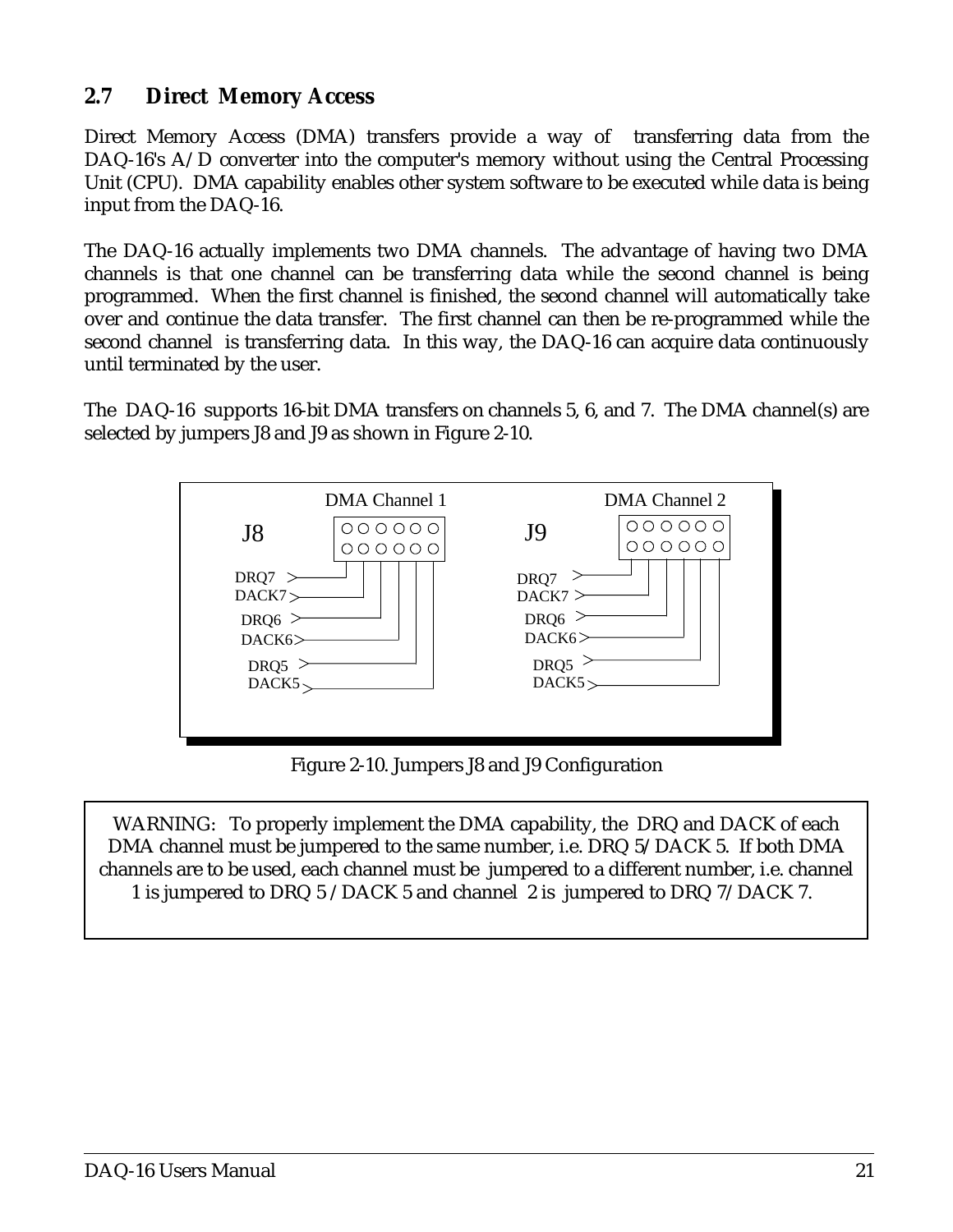#### **2.8 Interrupts**

The DAQ-16 is capable of generating an interrupt from one of four sources:

- 1. End of conversion signal
- 2. DMA terminal count
- 3. Multi-function timer output
- 4. External interrupt input

The interrupt source is software selected through the DAQ-16 control word register. The interrupt level is selected using the jumpers J10 and J11 as shown in Figure 2-11.



Figure 2-11. Jumpers J10 and J11 Configuration

#### **2.8.1 External Interrupt**

The external interrupt is a TTL compatible input from the D-62 connector. An interrupt request is generated on a high to low transition of this input.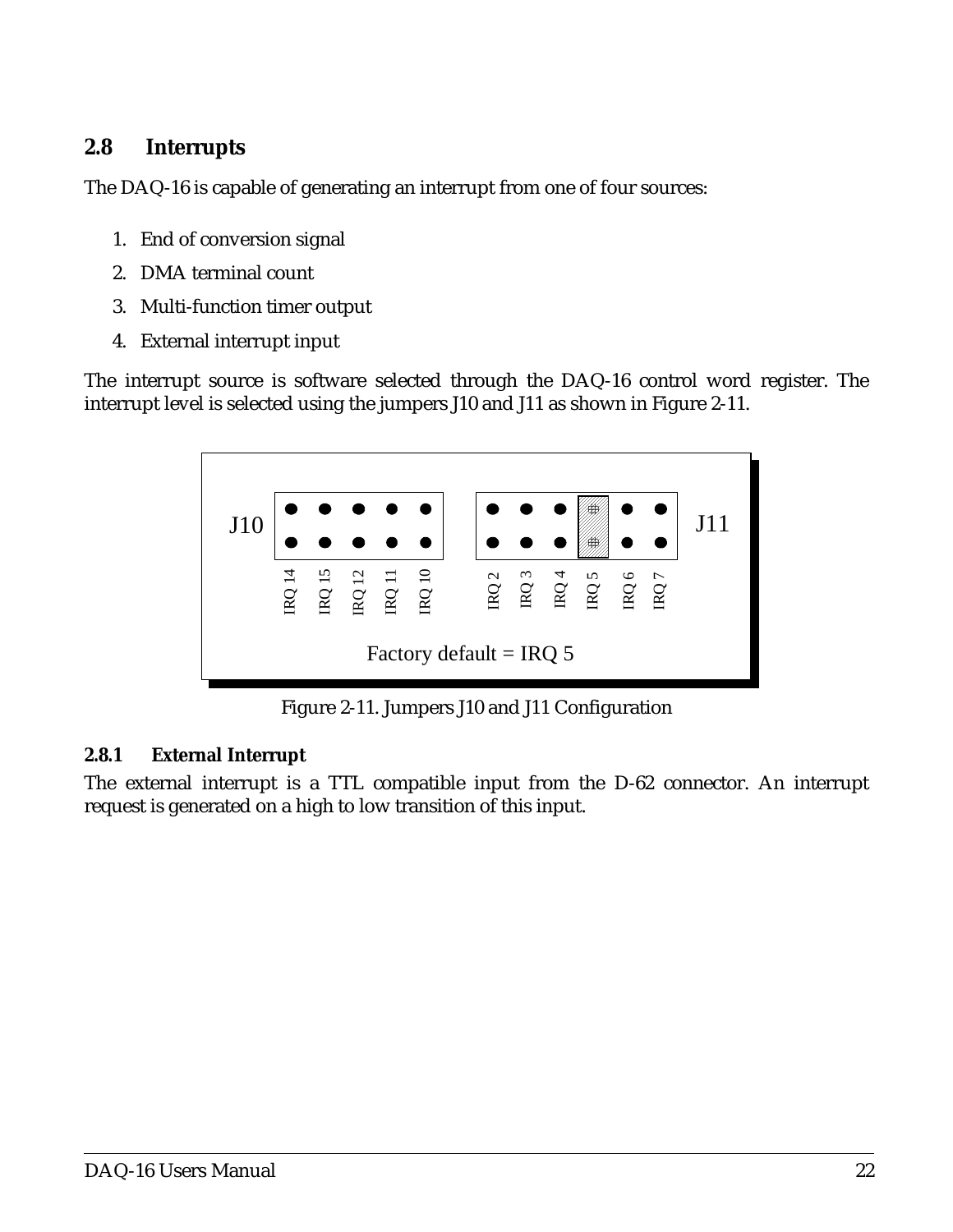# <span id="page-22-0"></span>**3. External Connections**

The DAQ-16 is equipped with a high density 62-pin connector as shown in Figure 3-1.



Figure 3-1. 62 Pin Connector Diagram

Analog Ground - 1, 3, 5, 7, 9, 11, 13, 44, 46, 48, 50, 52, 54 Digital Ground - 15, 17, 19, 21, 37, 39, 41, 56, 58, 60, 62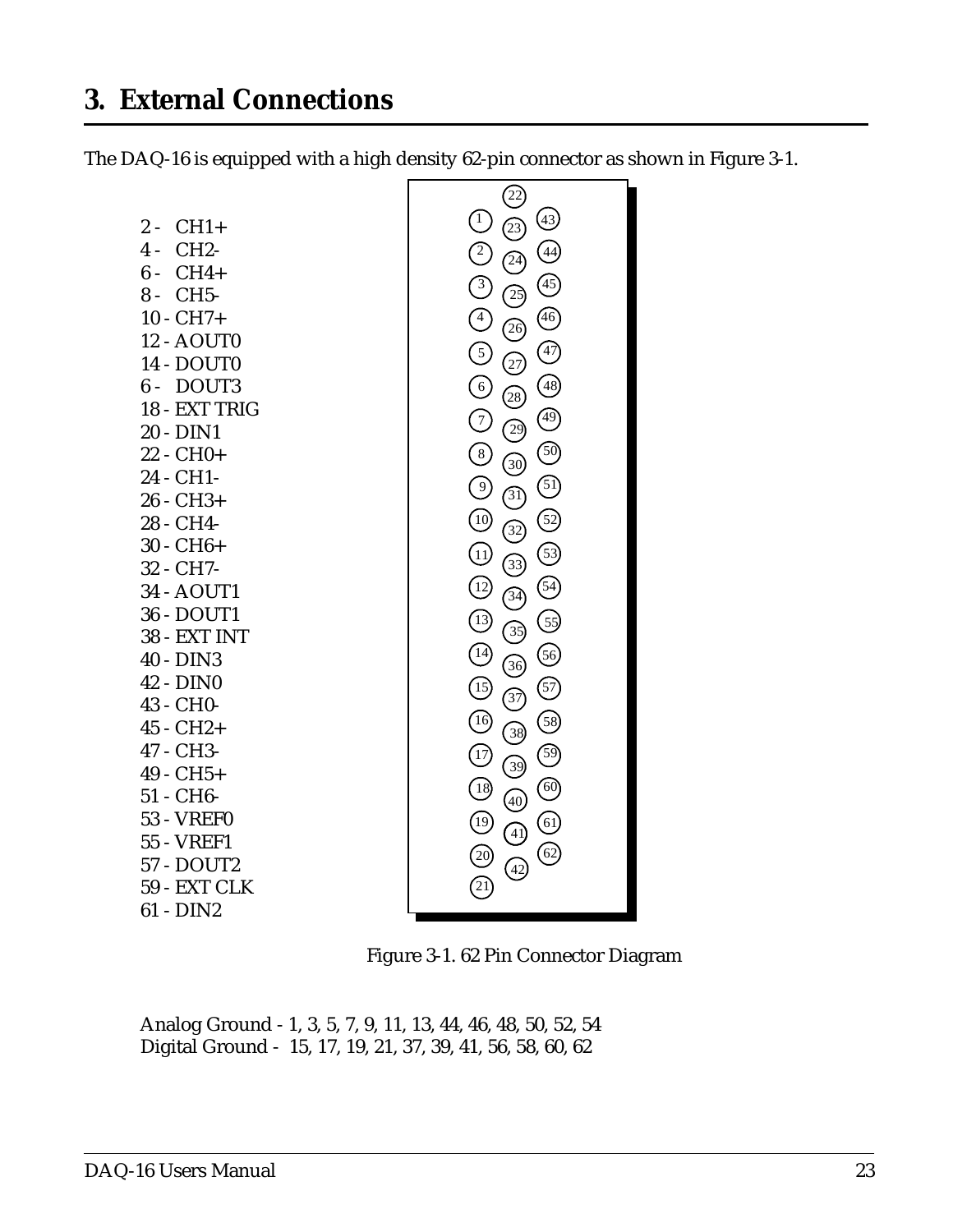CH0-,CH0+,...,CH7-,CH7+ : Analog inputs to the analog to digital converter. Amplitude and polarity depend upon jumper settings. The input resistance of these lines is 1.5K ohms typical.

AOUT0, AOUT1: Analog outputs from the digital to analog converters. Polarity and maximum amplitude depend on the jumper settings and voltage references. Output resistance of the analog outputs is typically 70 ohms.

VREF0, VREF1: External voltage references for the digital to analog converters. Input range is 0 to 5.5 volts with a no-load input resistance of 7.5K ohms.

EXT CLK, EXT TRG, EXT INT: External clock, trigger, and interrupt inputs respectively. Inputs are TTL compatible.

DOUT0, DOUT1, DOUT2, DOUT3: TTL compatible digital output lines.

DIN0, DIN1, DIN2, DIN3: TTL compatible input lines.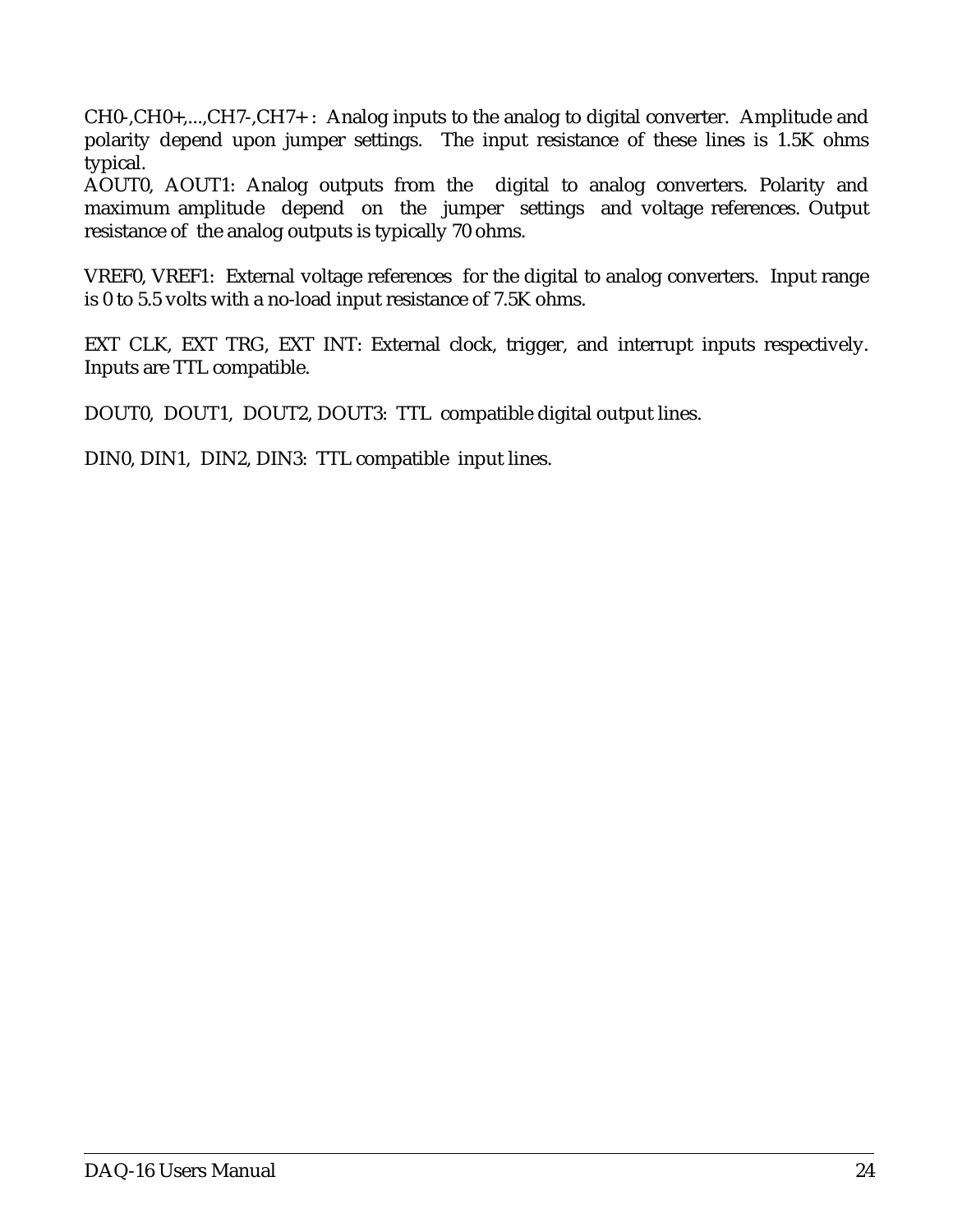# <span id="page-24-0"></span>**4. Register Description and Programming**

The DAQ-16 uses 16 consecutive I/O address locations in the range 0 to FFFFH. The card utilizes these addresses for the registers listed in Table 4-1. (\* indicates registers located in 8254 counter).

| Base $+0, 1$        | Read/Write 16-bit Control Word Register                                              |
|---------------------|--------------------------------------------------------------------------------------|
| $Base + 2, 3$       | Write only 16-bit Start Conversion Register<br>Read only<br>16-bit A/D Data Register |
| Base $+4, 5$        | 16-bit D/A Channel 0 Register<br>Write only                                          |
| Base $+6, 7$        | 16-bit D/A Channel 1 Register<br>Write only                                          |
| $Base + 8$          | Read/Write 8-bit Digital Input/Output Register                                       |
| Base 9, A, B        | Reserved                                                                             |
| $Base + C^*$        | Read/Write 8-bit Clock Rate Register (low)                                           |
| $Base + D^*$        | Read/Write 8-bit Clock Rate Register (high)                                          |
| Base E <sup>*</sup> | Read/Write 8-bit Multi-function Timer Register                                       |
| Base $F^*$          | Read/Write 8-bit 8254 Control Word/Status Register                                   |

#### Table 4-1. DAQ-16 Address Map

#### **4.1 Register Description**

#### **4.1.1 Control Word Register**

The control word register defines and controls many of the DAQ-16's data conversion functions. This register is 16-bit read/write.

|                 | Write            | Read             |                | Write             | Read              |
|-----------------|------------------|------------------|----------------|-------------------|-------------------|
| D <sub>15</sub> | INT <sub>2</sub> | INT <sub>2</sub> | D7             | <b>RUN</b>        | <b>RUN</b>        |
| D <sub>14</sub> | INT <sub>1</sub> | INT <sub>1</sub> | D <sub>6</sub> | $\bf{0}$          | <b>EOC</b>        |
| D <sub>13</sub> | <b>INTO</b>      | <b>INTO</b>      | D <sub>5</sub> | $\bf{0}$          | VALID             |
| D <sub>12</sub> | <b>DMAEN</b>     | <b>DMAEN</b>     | D4             | $\bf{0}$          | 0                 |
| D11             | <b>DMACT</b>     | <b>DMACH</b>     | D <sub>3</sub> | $\bf{0}$          | $\bf{0}$          |
| D10             | <b>LEVEL</b>     | <b>LEVEL</b>     | D2             | CHSL <sub>2</sub> | CHSL <sub>2</sub> |
| D9              | <b>TRIG</b>      | <b>TRIG</b>      | D1             | CHSL1             | CHSL1             |
| D8              | CLK              | CLK              | DO             | <b>CHSL0</b>      | <b>CHSL0</b>      |
|                 |                  |                  |                |                   |                   |

INT2, INT1 and INT0 control the DAQ-16 interrupt source.

|  |  | <b>DESCRIPTION</b>             |
|--|--|--------------------------------|
|  |  | Interrupt disabled             |
|  |  | Interrupt timer 2              |
|  |  | Interrupt on terminal count    |
|  |  | <b>External interrupt</b>      |
|  |  | Interrupt on end of conversion |
|  |  |                                |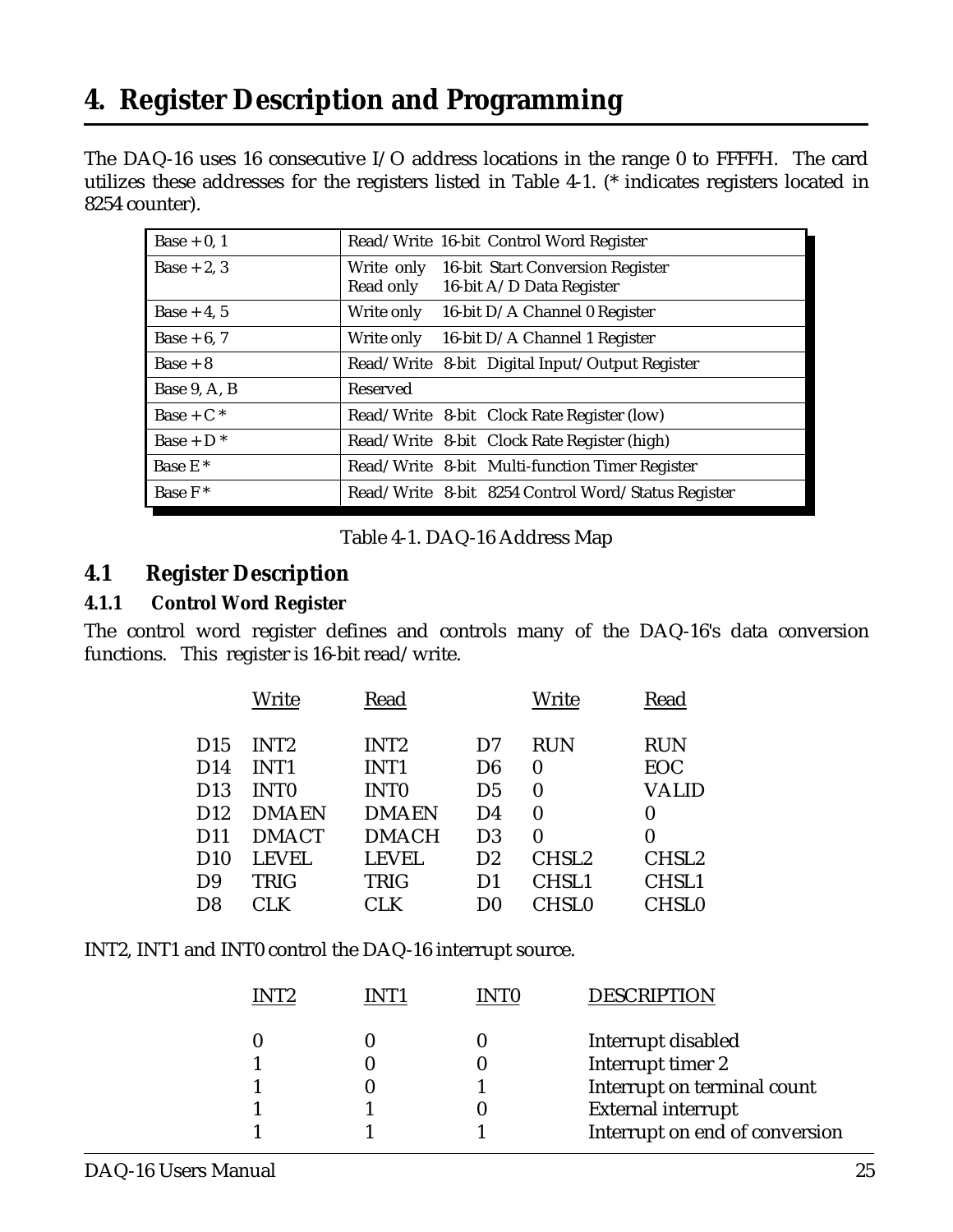DMAEN - enables / disables DMA. When set, logic 1, DMA transfers are enabled.

DMACT - enables the multi-channel DMA capability of the DAQ-16. When set, logic 1, a terminal count on the active DMA channel causes DMA transfers to begin on the "stand-by" channel. When cleared, logic 0, DMA transfers halt when the terminal count is reached on the active channel.

DMACH - indicates which of the DAQ-16's DMA channels is currently active to transfer data. Logic 0 indicates DMA channel 0, logic 1 indicates DMA channel 1.

LEVEL - selects the edge of the external trigger input. When set, logic 1,  $A/D$  conversions will begin on the falling edge of the external trigger input. When cleared, logic 0, conversions will begin on the rising edge of the external trigger. IMPORTANT: LEVEL must be logic 0 when internal triggering is used.

TRIG - selects between internal and external triggers. When set, logic 1, the external trigger is selected.

CLK - selects between internal and external clock sources. When set, logic 1, the external clock source is selected.

RUN - when set, logic 1, the A/D converter is placed in the 'run' mode and will begin converting data when a trigger is received. RUN may be cleared at any time by writing a "0" to it. When using DMA transfers, RUN is automatically cleared when a terminal count is received with DMACT set to "0".

EOC - when set, indicates an end of conversion has taken place and the data is available in the A/D converter data register.

VALID - when set, logic 1, indicates at least one data sample was lost because it was read by the computer before the next sample was converted. The data was lost because the sampling rate was too fast for the computer to acquire data. VALID is reset by writing to the start conversion register.

CHSL2, CHSL1, CHSL0 - select the multiplexer channel for the analog input signal.

|   | <b>CHSL0</b> | MUX channel            |
|---|--------------|------------------------|
|   |              | channel 0              |
|   |              | channel 1<br>channel 2 |
| U |              | channel 3              |
|   |              | channel 4              |
|   |              | channel 5              |
|   |              | channel 6              |
|   |              | channel 7              |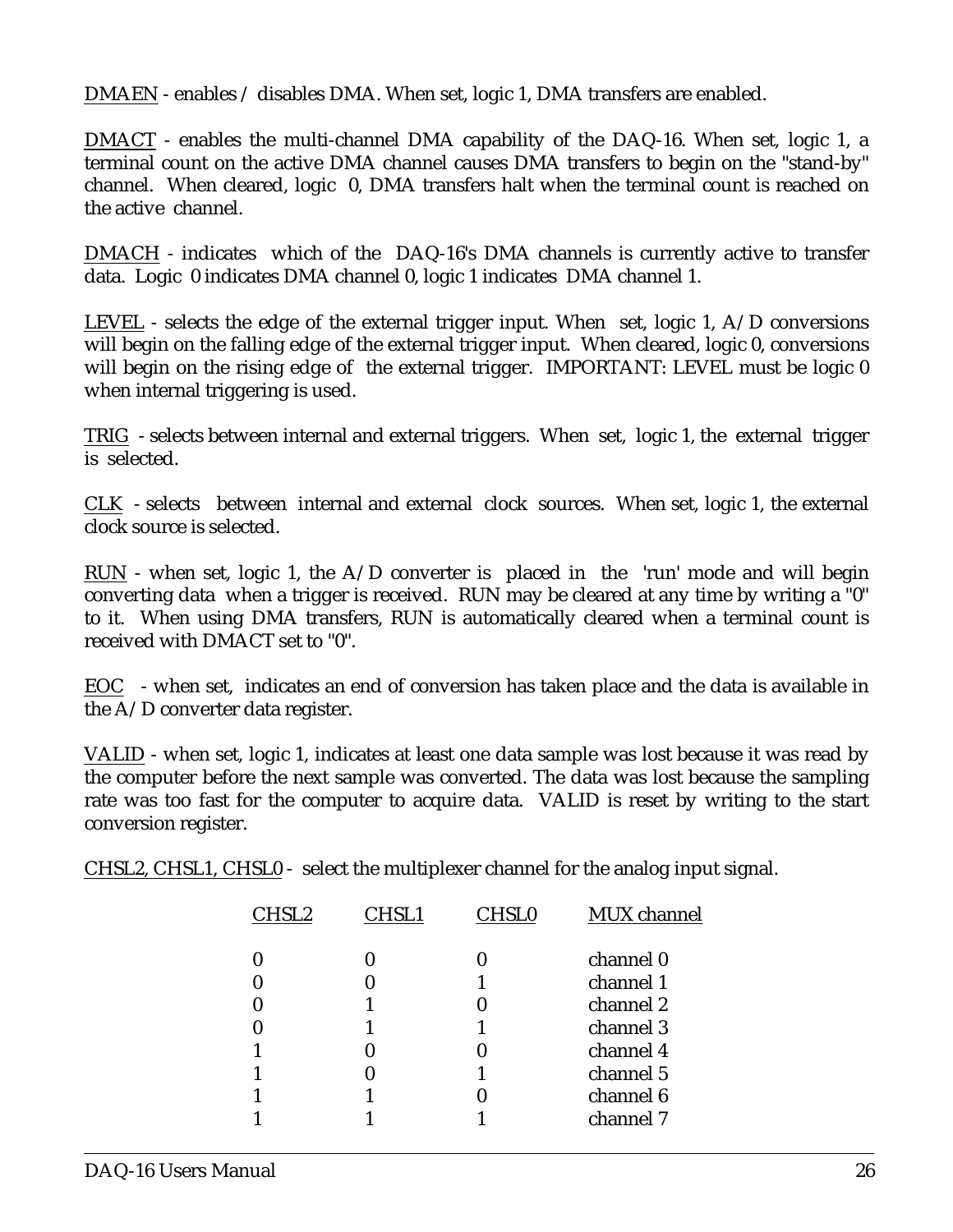#### **4.1.2 Start of Conversion Register**

The start of conversion register is 16-bit write only and performs two functions:

- 1. When configured for internal triggering, writing a "0" to this register generates the software trigger, starting the data conversion process.
- 2. Writing a "0" to this register at any time resets the VALID bit in the control word register. This allows the VALID bit to be reset at any time during the conversion process or before the event of an external trigger.

#### **4.1.3 DAC0 Register**

An output to this register causes the lower twelve bits of data to be converted to an analog output on D/A converter channel 0. The four most significant bits of data are ignored. This register is 16-bit write only.

#### **4.1.4 DAC1 Register**

An output to this register causes the lower twelve bits of data to be converted to an analog output on D/A converter channel 1. The four most significant bits of data are ignored. This register is 16-bit write only.

The remaining four registers are contained in an 8254 counter/timer.

#### **4.1.5 Clock Rate Register (low word)**

The low word of the clock divider is contained in counter 0 of an 8254 counter/timer. The output of this counter is cascaded into the input of counter 1 to produce a 32-bit timer. Mode 2 must be selected for counter 0 with a minimum count of 2. This register is 8-bit read/write.

#### **4.1.6 Clock Rate Register (high word)**

The high word of the clock divider is contained in counter 1 of the 8254 counter/timer. Mode 2 must be selected for counter 1 with a minimum count of 2. This register is 8-bit read/write.

#### **4.1.7 Multi-Function Timer Register**

The multi-function timer is implemented using counter 2 of the 8254 counter/timer. Mode 2 must be selected for this timer with a minimum count of 2. This register is 8-bit read/write.

#### **4.1.8 8254 Control Word/Status Register**

This register is used to program the mode and report the status of the 8254 counter/timer. This register is 8-bit read/write.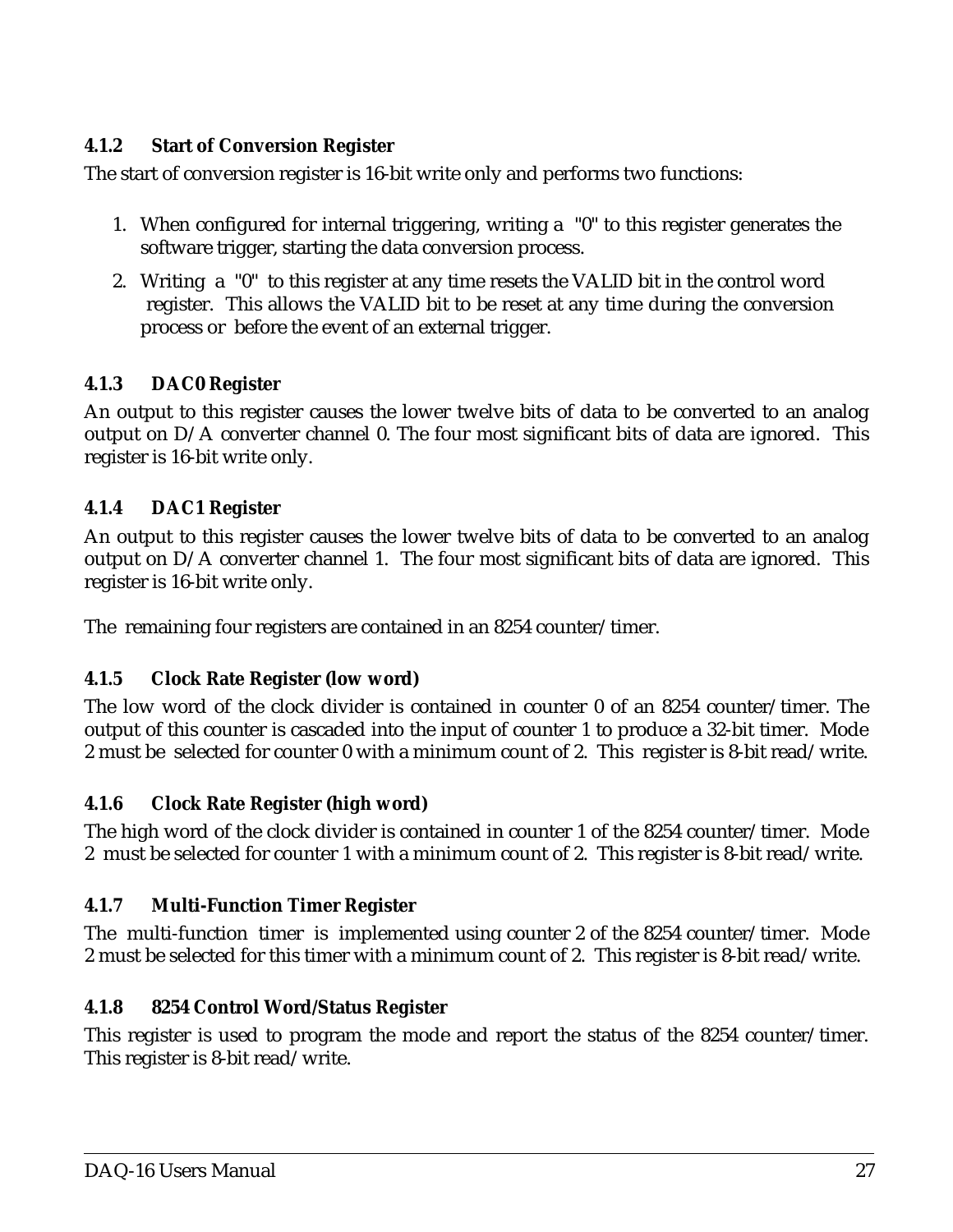#### **4.2 Programming the 8254 Counter/Timer**

This section provides programming information for the 8254 counter/timer as implemented on the DAQ-16. For more details on the 8254, consult the Intel Micro-Processor and Peripheral Handbook.

To program any of the counters contained in the 8254 counter/timer, three steps are required:

- 1. Write the configuration byte to the 8254 mode select/status register. This byte sets the operating mode of the selected counter.
- 2. Write the least significant byte of the count value to the selected counter register.
- 3. Write the most significant byte of the count value to the selected counter register.

The following examples illustrate the programming sequence for each of the counters in the 8254. The variable 'base\_address' is the base address of the DAQ-16 as defined by the address selection switches.

Counter 0 - Clock rate register (low word)

| operating mode:<br>minimum count value:<br>configuration byte: $0/0/1/1/0/1/0$ / 0 = 34H | $\boldsymbol{2}$<br>$\boldsymbol{2}$ |  |                                                                                                                |
|------------------------------------------------------------------------------------------|--------------------------------------|--|----------------------------------------------------------------------------------------------------------------|
| Example:                                                                                 |                                      |  | Program the value 2675H into the low word of the clock rate register.                                          |
|                                                                                          |                                      |  | output $34H$ to base_address + 0FH<br>output $75H$ to base_address + 0CH<br>output $26H$ to base_address + 0CH |
| Example:                                                                                 |                                      |  | Program the value 0008H into the low word of the clock rate register.                                          |
|                                                                                          |                                      |  | output $34H$ to base_address + 0FH<br>output $08H$ to base_address + 0CH<br>output 00H to base_address + 0CH   |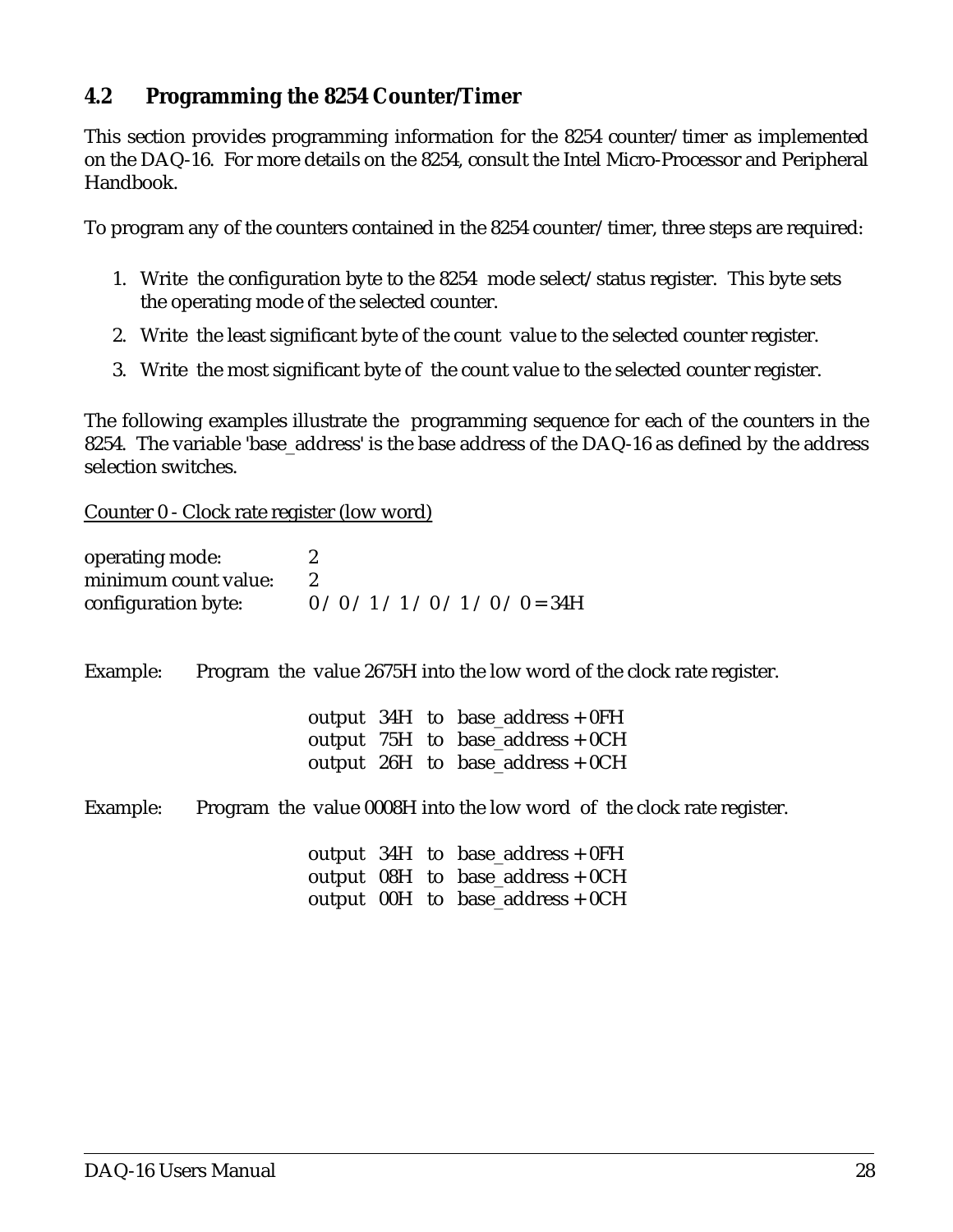Counter 1 - Clock rate register (high word)

| $\boldsymbol{2}$<br>$\boldsymbol{2}$<br>minimum count value:<br>configuration byte: $0/1/1/1/0/1/0/0 = 74H$ |
|-------------------------------------------------------------------------------------------------------------|
| Program the value 13A4H into the high word of the clock rate register.                                      |
| output $74H$ to base_address + 0FH                                                                          |
| output A4H to $base\_address + 0DH$                                                                         |
| output 13H to base_address + 0DH                                                                            |
| Program the value FFFFH into the high word of the clock rate register.                                      |
| output 74H to base_address $+0FH$                                                                           |
| output FFH to base_address $+$ 0DH                                                                          |
| output FFH to base_address $+$ 0DH                                                                          |
| Counter 2 - Multi-function timer register                                                                   |
| $\boldsymbol{2}$                                                                                            |
| $\overline{2}$<br>minimum count value:                                                                      |
| configuration byte: $1/0/1/1/0/1/0/0 = B4H$                                                                 |
|                                                                                                             |

Example: Program the value 000AH into the multi-function timer register.

| output B4H to base_address $+ 0FH$   |
|--------------------------------------|
| output $0AH$ to base_address + $0EH$ |
| output $00H$ to base_address + $0EH$ |

Example: Program the value 0100H into the multi-function timer register.

 output B4H to base\_address + 0FH output 00H to base\_address + 0EH output 01H to base\_address + 0EH